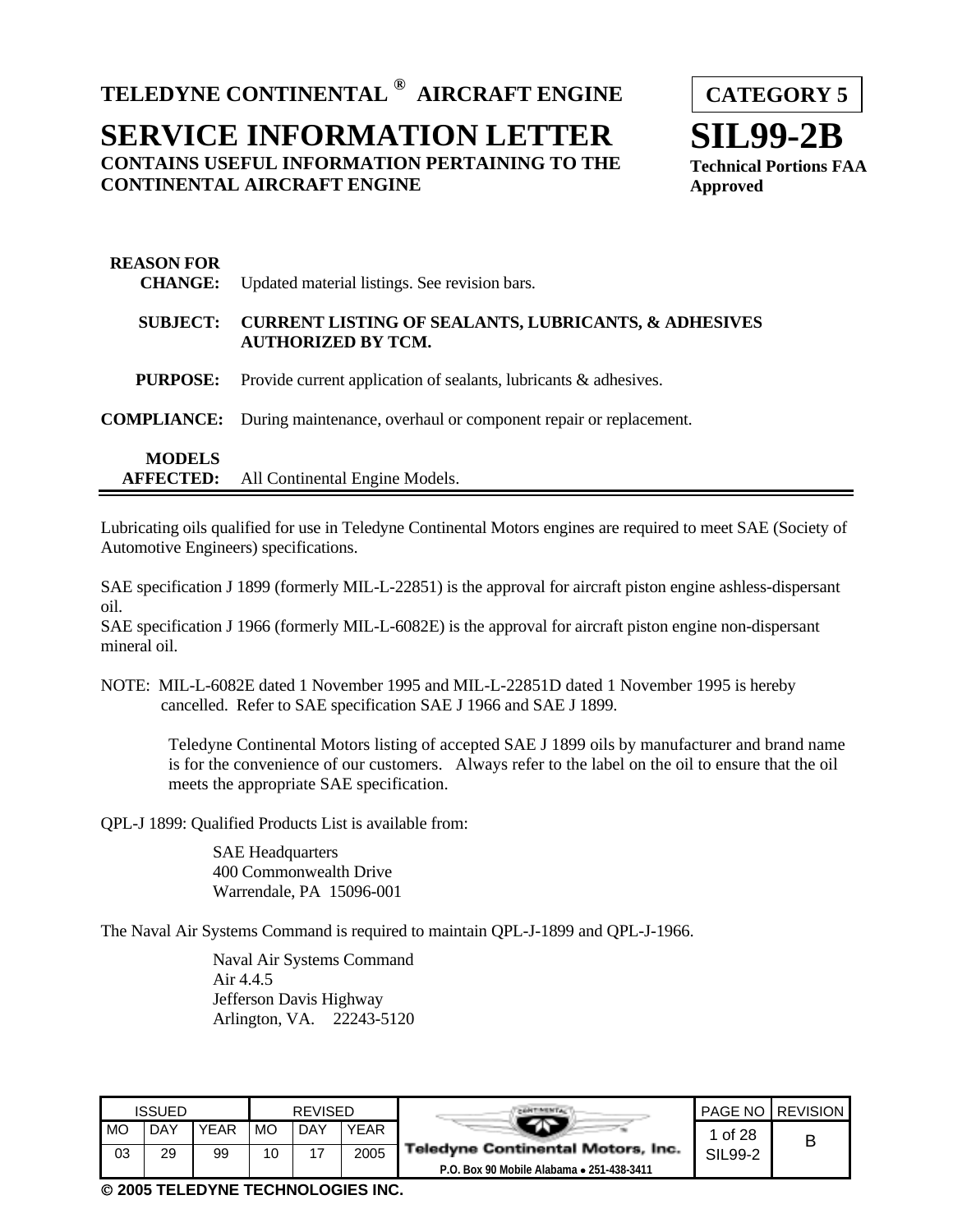Recommended Oil Grade:

Above 40°F ambient air, sea level SAE 50 or Multi Viscosity Below 40°F ambient air, sea level SAE 30 or Multi Viscosity

### **NOTE…**

ĸ

See TCM Engine Preservation for Active and Stored Aircraft Service Information Letter SIL99-1 for preservation information.

In listing the product names, TCM makes no claim of verification of the marketer's statements or claims. Listing is made alphabetically and is provided only for convenience of the users. If the aviation oil you use or wish to use is not listed, contact the Naval Air Systems Command

| <b>SUPPLIER</b>                 | <b>BRAND</b>                                    |
|---------------------------------|-------------------------------------------------|
| <b>BP</b> Oil Corporation       | <b>BP</b> Aero Oil                              |
| Castrol                         | Castrol Aero AD Oil                             |
| Castrol Limited (Australia)     | Castrol Aero AD Oil                             |
| Chevron USA                     | Chevron Aero Oil                                |
| Continental Oil                 | Conoco Aero S                                   |
| Delta Petroleum Company         | Delta Avoil Oil                                 |
| Exxon Company, USA              | <b>Exxon Elite</b>                              |
| Exxon Company, USA              | <b>Exxon Aviation Oil EE</b>                    |
| Gulf Oil Company                | <b>Gulfpride Aviation AD</b>                    |
| Mobil Oil Company               | Mobile Aero Oil                                 |
| NYCO SA                         | Turbonycoil 3570                                |
| Pennzoil Company                | Pennzoil Aircraft Engine Oil                    |
| Phillips Petroleum Company      | Phillips 66 Aviation Oil,                       |
|                                 | Type A 100 AD, 120 AD                           |
| Phillips Petroleum Company      | X/C Aviation Multiviscosity Oil                 |
|                                 | SAE 20W-50, SAE 25W-60                          |
| Quaker State Oil & Refining Co. | Quaker State AD Aviation Oil                    |
| Red Ram Limited (Canada)        | Red Ram X/C Avaition Oil 20W-50                 |
| Shell - Australia               | Aeroshell (R) W                                 |
| Shell Canada Limited            | Aeroshell Oil W, 15W - 50 Anti-wear Formulation |
| <b>Shell USA</b>                | Aeroshell Oil W, 15W - 50 Anti-wear Formulation |
| Shell USA                       | Aeroshell Oil W100 Plus, W80 Plus               |
| Sinclair Oil Company            | Sinclair Avoil                                  |
| Texaco Inc.                     | Texaco Aircraft Engine Oil-Premium AD           |
| <b>Total France</b>             | Total Aero DM 15W - 50                          |
| Union Oil Company of California | Union Aircraft Engine Oil HD                    |

### QUALIFIED LUBRICATING OIL-ASHLESS DISPERSANT (SAE J 1899)

|    | ISSUED |             |    | <b>REVISED</b> |      |                                           |         | <b>PAGE NO I REVISION</b> |
|----|--------|-------------|----|----------------|------|-------------------------------------------|---------|---------------------------|
| MO | DAY    | <b>YEAR</b> | MO | DAY            | YEAR |                                           | 2 of 28 | В                         |
| 03 | 29     | 99          | 10 | 17             | 2005 | <b>Teledyne Continental Motors, Inc.</b>  | SIL99-2 |                           |
|    |        |             |    |                |      | P.O. Box 90 Mobile Alabama • 251-438-3411 |         |                           |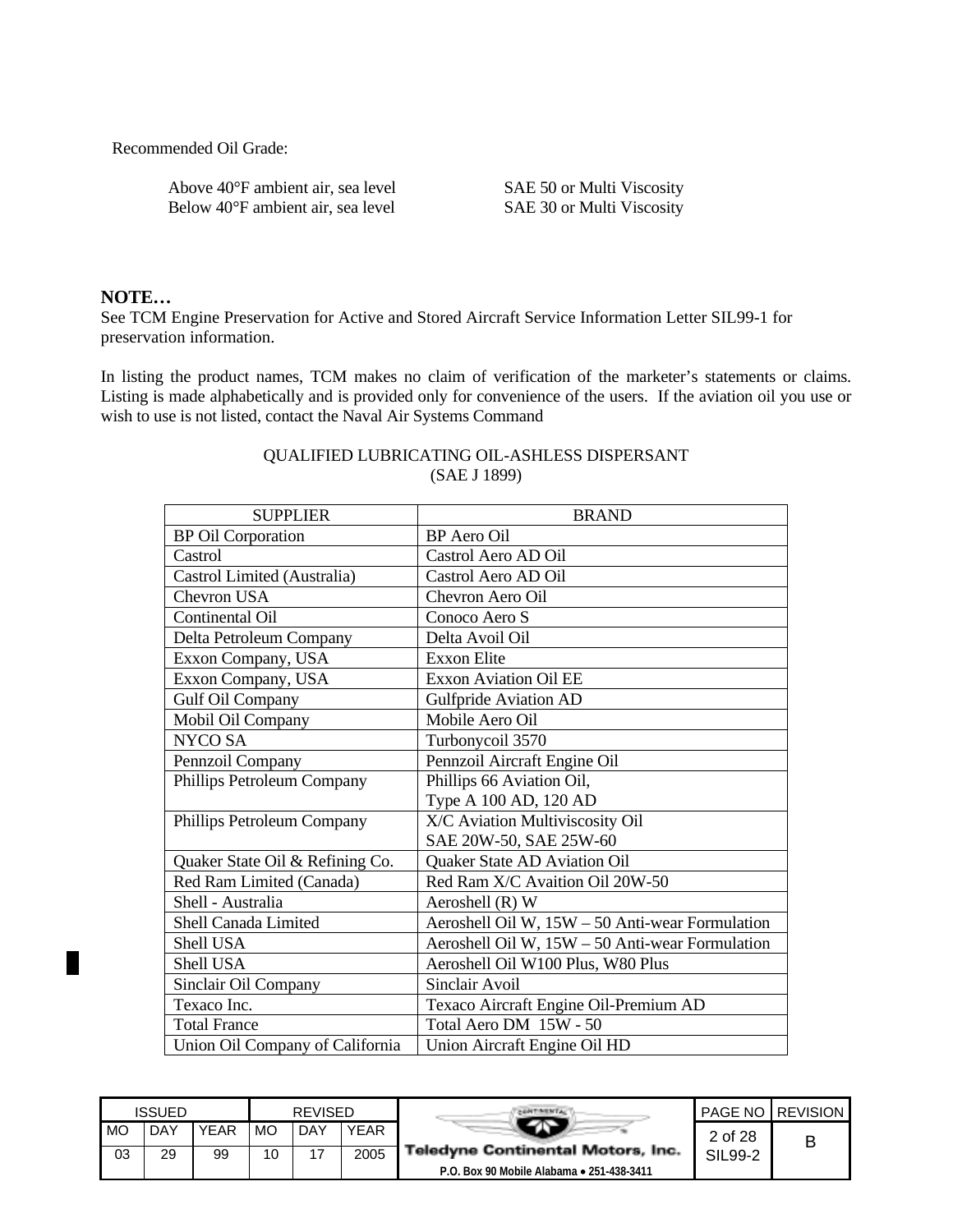#### **Break-in Oil**

SAE J 1966- Aviation (replaces MIL-L-6082) non-dispersant mineral lubricating oil for piston aircraft engines.

MIL-C-6529 Type II Corrosion preventive mineral oil (fly-away-oil)

NOTE . . . Mineral oil conforming with MIL-C-6529 Type II contains a corrosion preventive additive and must not be used for more than 25 hours or six months, whichever occurs first. If oil consumption has not stabilized in this time, drain and replenish the oil and replace the oil filter.,

### **Preservative Oil**

| <b>TYPE</b> | <b>EQUIVALENT</b>               | <b>APPLICATION</b>                   |
|-------------|---------------------------------|--------------------------------------|
| MIL-P-46002 | Grade 1 oil, (NOX RUST VCI-105) | For Temporary and Indefinite storage |
| MIL-P-46002 | Motorstor Engine Protectant     | For Temporary and Indefinite storage |

#### **OIL CHANGE INTERVALS**

Refer to the engine operator/maintenance manual and/or the aircraft manufacturer's or Supplemental Type Certificate (STC) holders POH/AFM for fuel specifications, specified oil change intervals and inspection procedures.

The oil change intervals published in the Operators Manuals are minimum requirements. Teledyne Continental Motors feels that more frequent oil and filter changes enhance engine service life. As such TCM recommends that engine oil be drained and replenished every 25 hours of operation or 4 months for engines that incorporate an oil screen. Engines with full flow oil filters, either large or small, should have the oil changed every 50 hours or 4 months.

**NOTE…** When using the small (4.80 inch high oil filter) do not exceed 50 hours and/or 6 months between oil and filter changes. When using the larger (5.80 inch high oil filter) do not exceed 100 hours and/or 6 months between oil and filter changes. Oil screens and oil filter elements must be inspected for contaminates at each oil change. Oil analysis may be used in addition to the oil screen or filter element inspection, but not as a replacement for it.

### **ADDITIVES**

There are many fuel and oil additives and/or concentrates on the market today which were formulated primarily for automotive and industrial engine applications. From time to time, we receive inquiries as to the use of these products in our aircraft engines. Most of these additives and concentrates, while they may be highly beneficial to automotive and industrial operation, are not compatible with air-cooled, light aircraft engines in their operating environments. With the exception of the use of isopropyl alcohol and ethylene glycol monomethyl ether compound as described in the following paragraph, we do not recommend the use of additives or concentrates in any of our aircraft engines. In fact, the use of such can be cause for voiding the warranty. Use only fuels and lubricants as recommended herein and in current engine operating manuals.

Under certain ambient conditions of temperature/humidity, water can be supported in the fuel in sufficient quantities to create restrictive ice formation along various segments of fuel system. To alleviate the possibility of this occurring, it is permissible to add Isopropyl Alcohol to the fuel supply in quantities not to exceed 3 percent of the total. Also, Diethylene Glycol Monomethyl Ether (DEGMME) conforming to military specification MIL-DTL-85470B, if approved for use in the aircraft fuel system by the aircraft manufacturer, may be added for this purpose. The DEGMME compound must be carefully mixed with the fuel in concentrations not to exceed 0.15 percent by volume.

|    | <b>ISSUED</b> |      |    | <b>REVISED</b> |             |                                           |         | <b>PAGE NO REVISION</b> |
|----|---------------|------|----|----------------|-------------|-------------------------------------------|---------|-------------------------|
| MO | DAY           | YEAR | MC | DAY            | <b>YEAR</b> |                                           | 3 of 28 | В                       |
| 03 | 29            | 99   | 10 | 17             | 2005        | <b>Teledyne Continental Motors, Inc.</b>  | SIL99-2 |                         |
|    |               |      |    |                |             | P.O. Box 90 Mobile Alabama • 251-438-3411 |         |                         |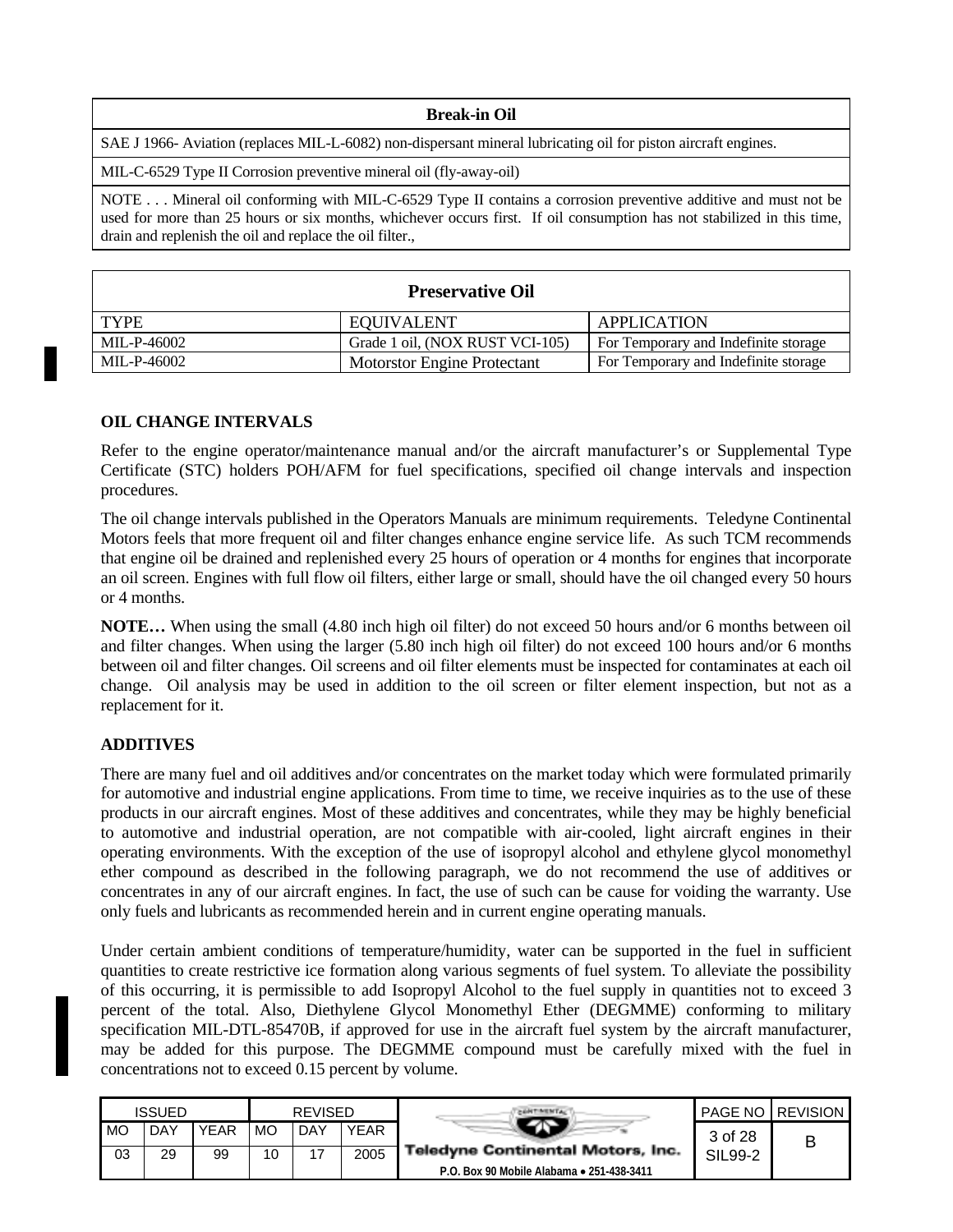# **WARNING**

**Mixing of the DEGMME compound with the fuel is extremely important because concentration in excess of that recommended (0.15 percent volume maximum) could have a harmful effect on engine components. Use only blending equipment and procedures that are recommended by the manufacturer to obtain proper proportioning.**

| Lubricants                                                                    |                                                                                                                                                                                                                                                                                                                                                                                  |                                                                                        |  |  |  |  |  |
|-------------------------------------------------------------------------------|----------------------------------------------------------------------------------------------------------------------------------------------------------------------------------------------------------------------------------------------------------------------------------------------------------------------------------------------------------------------------------|----------------------------------------------------------------------------------------|--|--|--|--|--|
| <b>TYPE</b>                                                                   | <b>APPLICATION</b>                                                                                                                                                                                                                                                                                                                                                               | <b>REMARKS</b>                                                                         |  |  |  |  |  |
| Molyshield Grease<br>P/N 656817-1 6 Gallon Can<br>P/N 656817-2 14OZ Cartridge | Starter Worm Gear Drive Teeth &<br><b>Bevel Gear Teeth</b><br>Needle bearings and ball bearings<br>Valve stems                                                                                                                                                                                                                                                                   | All Models<br>At engine Assembly                                                       |  |  |  |  |  |
|                                                                               | Adapter-Tach Reduction                                                                                                                                                                                                                                                                                                                                                           | (TSIO & L/TSIO 360)                                                                    |  |  |  |  |  |
|                                                                               | All Accessory drive splines and<br>couplings                                                                                                                                                                                                                                                                                                                                     | All models as applicable                                                               |  |  |  |  |  |
|                                                                               | Idler gear and pin                                                                                                                                                                                                                                                                                                                                                               | GTSIO/IO/TSIO-520, IO/O/TSIO-470<br>all 550                                            |  |  |  |  |  |
|                                                                               | Oil Seal Lips only                                                                                                                                                                                                                                                                                                                                                               | All Models                                                                             |  |  |  |  |  |
|                                                                               | Fuel injection controls, o-rings,<br>springs, shafts and bushings                                                                                                                                                                                                                                                                                                                | Except models: TSIO-520-D, all 360,<br>& GTSIO-520-K which use grade 50<br>W Motor oil |  |  |  |  |  |
|                                                                               | Magneto rubber drive bushings                                                                                                                                                                                                                                                                                                                                                    | All Models                                                                             |  |  |  |  |  |
|                                                                               | Oil Pumps (Pressure & Scavenge)                                                                                                                                                                                                                                                                                                                                                  | All Models / Coat gear cavity at<br>assembly of pump                                   |  |  |  |  |  |
| Grade 50 Break-in Non-compounded<br>Aviation Oil SAE J 1966                   | <b>Crankshaft Bearings</b><br><b>Connecting Rod Bearings</b><br>Prop Driver, Driven Gears &<br><b>Bearings</b><br><b>Camshaft Bearings</b><br>Tachometer Gears & Adapters<br><b>Accessory Spur Gear Teeth</b><br><b>Quill Shaft Splines</b><br>Prop Governor Trans Collar & Sleeve<br>Starter Cone, Bushing & Nut<br>Starter Clutch Spring (ID & OD)<br><b>Valve Guide Seals</b> | All Models<br>All Models / Apply to sealing surface                                    |  |  |  |  |  |
|                                                                               | Pistons, Piston Pins & Piston Rings                                                                                                                                                                                                                                                                                                                                              | All Models                                                                             |  |  |  |  |  |
|                                                                               | Fuel connections to carb. (male<br>threads only)                                                                                                                                                                                                                                                                                                                                 | Carburetor equipped models                                                             |  |  |  |  |  |
|                                                                               | V.T.C. Unit Pistons & centrifugal<br>valves. Rocker arms, pivots, valves<br>and tappets                                                                                                                                                                                                                                                                                          | TIARA 6-285, 6-230                                                                     |  |  |  |  |  |
|                                                                               | <b>Thrust Washers</b><br>Oil Filter adapter seals<br>O-Rings                                                                                                                                                                                                                                                                                                                     | All Models                                                                             |  |  |  |  |  |

|    | <b>ISSUED</b> |             |    | <b>REVISED</b> |             |                                           |         | <b>PAGE NO LREVISION</b> |
|----|---------------|-------------|----|----------------|-------------|-------------------------------------------|---------|--------------------------|
| MO | DAY           | <b>YEAR</b> | МO | . DAY          | <b>YEAR</b> |                                           | 4 of 28 |                          |
| 03 | 29            | 99          | 10 | ᅠ              | 2005        | <b>Teledyne Continental Motors, Inc.</b>  | SIL99-2 |                          |
|    |               |             |    |                |             | P.O. Box 90 Mobile Alabama • 251-438-3411 |         |                          |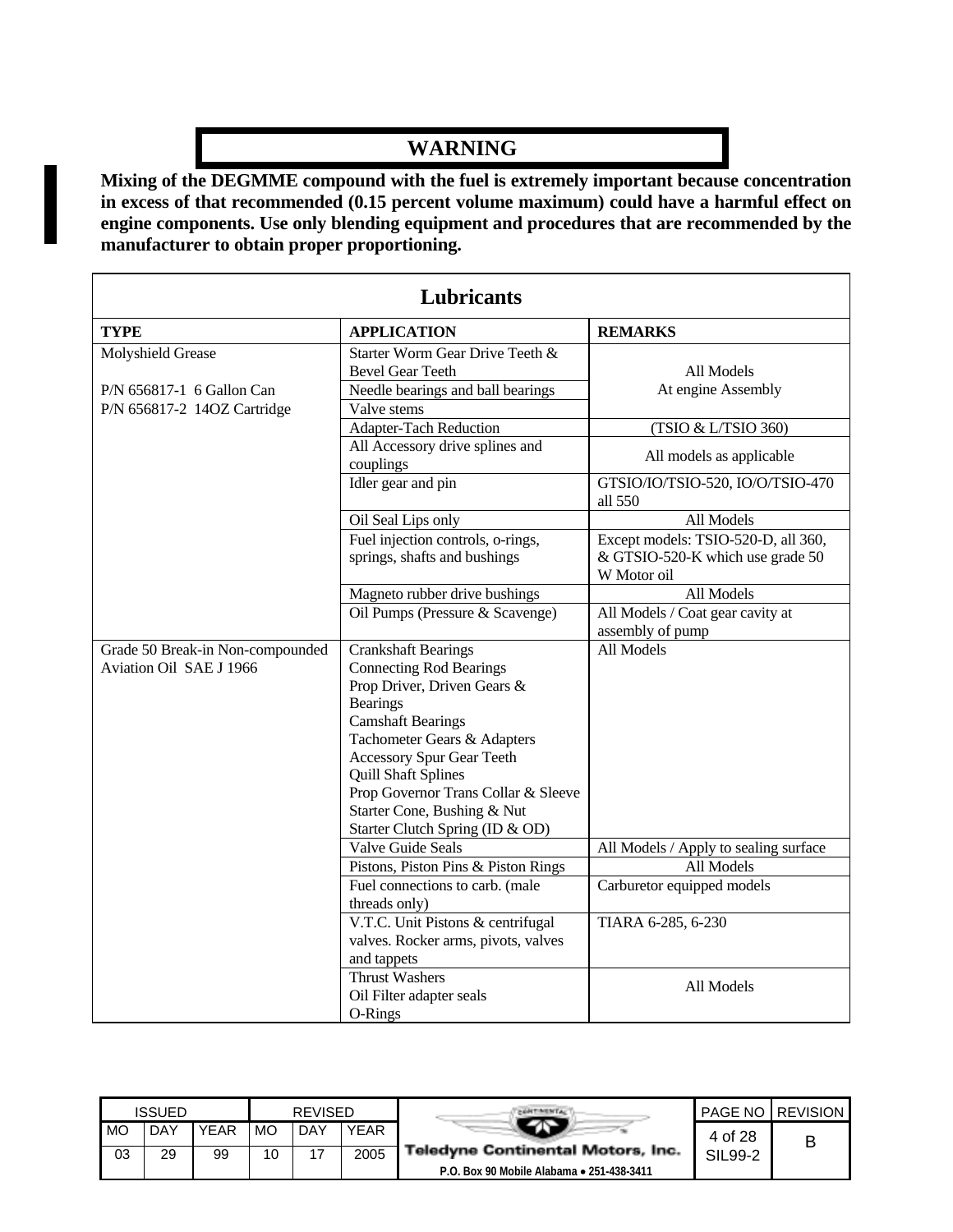|                                                                                                                              | <b>Lubricants</b> (continued)                                                                                                                        |                                                                                                   |
|------------------------------------------------------------------------------------------------------------------------------|------------------------------------------------------------------------------------------------------------------------------------------------------|---------------------------------------------------------------------------------------------------|
| Dow Corning® G-N Paste<br>[Dow Corning® G-N Paste is a<br>registered trademark of Dow<br>Corning Corporation.]               | Camshaft lobes and tappet faces                                                                                                                      | At engine assembly                                                                                |
| Shell Alvania #2<br>P/N 654561                                                                                               | Apply a light coat at point of contact<br>between nut seat and ferrule on<br>ignition lead                                                           | All Models                                                                                        |
| Shell #5 MIL-G-3545-C Grease<br>P/N 654468-1 1 Gallon Can                                                                    | All Fuel injection linkages<br>O-Rings on Fuel Pumps<br>Fuel pressure regulator spring seat<br><b>Mixture Shaft Bushings</b>                         | All Models / At assembly                                                                          |
| P/N 646943 - Anti Seize Lubricant<br>or Loctite 76732 Anti-Seize<br>Lubricant                                                | All fuel injector nozzles (at cylinder<br>head)                                                                                                      | Fuel Injected Models / Use sparingly on<br>male threads only<br>Apply in accordance with Figure 8 |
|                                                                                                                              | Exhaust studs                                                                                                                                        | All Models (nut end before torquing)                                                              |
|                                                                                                                              | All mechanical tach drive housing<br>threads not through to an oil source<br>Plug Vernatherm<br>All .3125 and larger studs unless<br>otherwise noted | At engine assembly                                                                                |
|                                                                                                                              | Oil sump return fitting                                                                                                                              | IO-360-ES3B & IO-360-HB9B                                                                         |
|                                                                                                                              | Air Reference Fittings on all Throttle<br>bodies                                                                                                     | Engine Models as applicable                                                                       |
| 50 Weight Non-compounded<br><b>or</b><br>Ashless Dispersant Aviation Oil<br><b>SAE J 1966</b>                                | Cylinder studs and through bolts,<br>crankcase studs, connecting rod bolts<br>and nuts and engine accessory studs<br>unless otherwise specified      | All Models / Lube thread and nut seat<br>before tightening nuts                                   |
| <b>CHAMPION®</b> - Spark Plug<br>Thread Lubricant No. 2612<br>[CHAMPION® is a registered<br>trademark of Cooper Industries.] | Spark plugs                                                                                                                                          | All Models                                                                                        |
| Chesterton #995 Release agent<br>or WD-40                                                                                    | Induction system hose and flex duct<br>connections, Fuel Pump Aneroid Seal                                                                           | All Models                                                                                        |
| Dow Corning® No. 4                                                                                                           | Apply to rubber oil seal of spin-on oil<br>filter                                                                                                    | Engine Models as applicable                                                                       |
|                                                                                                                              | Gaskets - Governor pad (both sides)                                                                                                                  |                                                                                                   |
|                                                                                                                              | Gaskets-Mag adapter (both sides)                                                                                                                     |                                                                                                   |
| Lubriplate 930 AA                                                                                                            | O.D. of Valve Guides                                                                                                                                 | All models at installation of guide                                                               |
| <b>CRC</b><br>$3 - 36$<br>Preventative<br>Rust<br>Compound                                                                   | Spray exhaust end of turbocharger                                                                                                                    | For engine preservation                                                                           |

|    | <b>ISSUED</b> |      |           | <b>REVISED</b> |             |                                           |         | <b>PAGE NO LREVISION</b> |
|----|---------------|------|-----------|----------------|-------------|-------------------------------------------|---------|--------------------------|
| MO | DAY           | YEAR | <b>MO</b> | DAY            | <b>YEAR</b> |                                           | 5 of 28 |                          |
| 03 | 29            | 99   | 10        | 17             | 2005        | <b>Teledyne Continental Motors, Inc.</b>  | SIL99-2 |                          |
|    |               |      |           |                |             | P.O. Box 90 Mobile Alabama • 251-438-3411 |         |                          |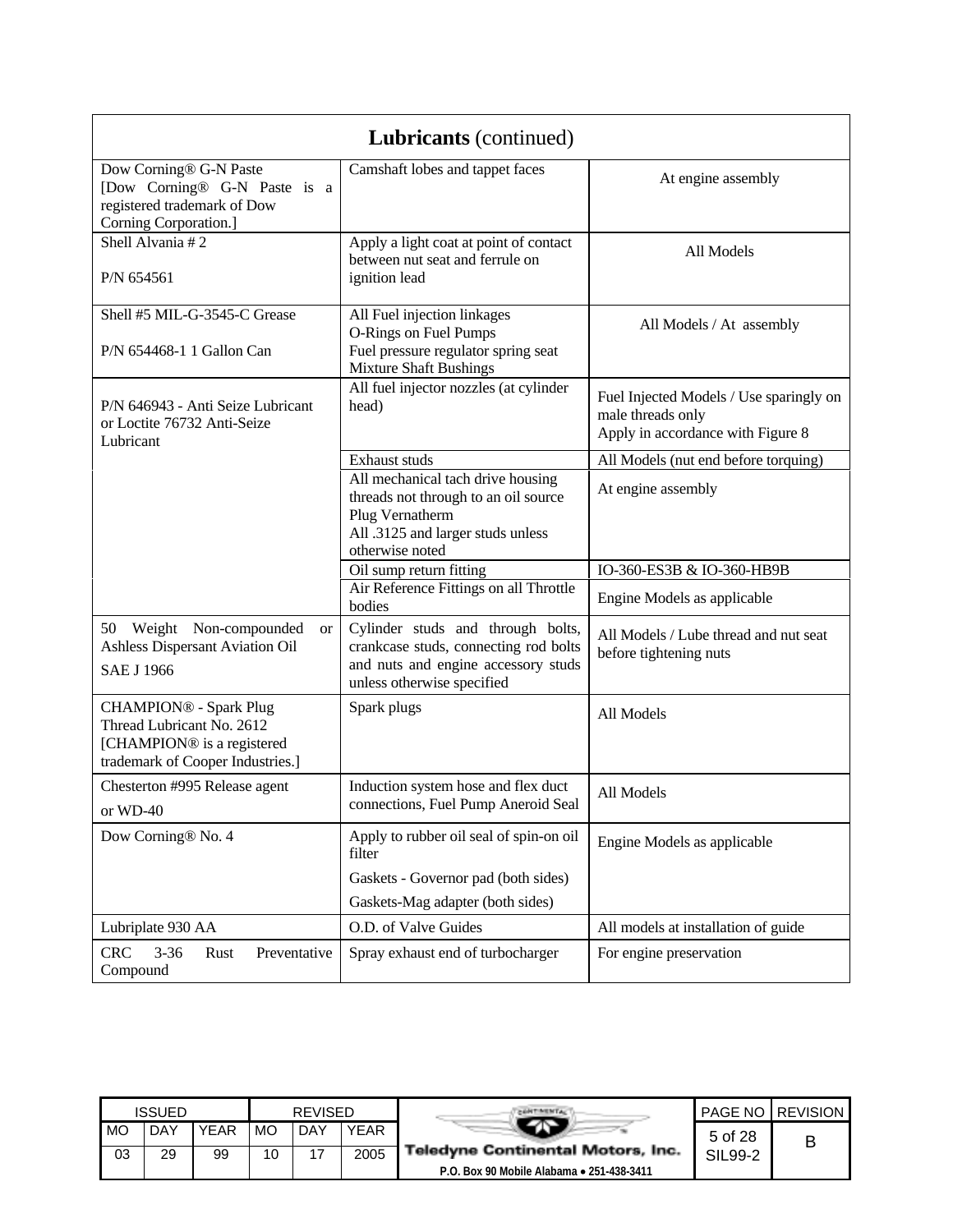| <b>Sealants</b>                                                                         |                                                                                                        |                                                                            |  |  |  |  |  |  |
|-----------------------------------------------------------------------------------------|--------------------------------------------------------------------------------------------------------|----------------------------------------------------------------------------|--|--|--|--|--|--|
| <b>TYPE</b>                                                                             | <b>APPLICATION</b>                                                                                     | <b>REMARKS</b>                                                             |  |  |  |  |  |  |
| Permatex Aviation Grade 3D<br>And P/N 641543 Silk Thread                                | Crankcase parting face                                                                                 | All Models / Apply in accordance with<br>Figures 1 through 7 as applicable |  |  |  |  |  |  |
|                                                                                         | Starter adapter to accessory case                                                                      | Apply in accordance with Figure 19                                         |  |  |  |  |  |  |
|                                                                                         | <b>Accessory Drive Adapter</b>                                                                         | Apply in accordance with Figure 20                                         |  |  |  |  |  |  |
|                                                                                         | Pressure oil pump covers,<br>Pressure scavenge pump covers                                             | Apply in accordance with Figures 10<br>through 18                          |  |  |  |  |  |  |
| P/N 653692 - Primer<br>P/N 653692-1 1.75 Oz Bottle<br>or<br>Loctite LocQuic Primer 7649 | Crankcase crankshaft nose oil seal<br>area                                                             | All models                                                                 |  |  |  |  |  |  |
| P/N 646942 - Gasket Maker<br>or<br>Loctite 515Gasket Eliminator<br>Sealant              | Sump to crankcase                                                                                      | TSIO-520-UB, TSIOL-550-B                                                   |  |  |  |  |  |  |
|                                                                                         | Crankcase parting face                                                                                 | All Models / Apply in accordance with<br>Figures 1 through 7 as applicable |  |  |  |  |  |  |
|                                                                                         | Engine nose seal, scavenge oil pump<br>covers, between crankcase and sump<br>gasket, oil pump covers   | All Models                                                                 |  |  |  |  |  |  |
|                                                                                         | Between starter adapter gasket &<br>crankcase                                                          | Permold model engines                                                      |  |  |  |  |  |  |
|                                                                                         | Between Oil sump and Sump Gasket                                                                       | All Models (Non beaded gaskets only)                                       |  |  |  |  |  |  |
|                                                                                         | 642910 OIL SEAL, O.D. of all<br>uncoated oil seals, except fuel pump<br>adapter seal                   | All models where applicable                                                |  |  |  |  |  |  |
| P/N 642188 - Gasket Sealant<br>(K & W Copper Coat 1504-12)                              | All gaskets both sides, except<br>magneto gasket & gaskets between<br>intake manifold & cylinder heads | TIARA 6-285, 6-230                                                         |  |  |  |  |  |  |
|                                                                                         | Gasket - Accessory case to crankcase<br>(Crankcase side only)                                          | C-90, O-200, O-300, 360 & IO-240                                           |  |  |  |  |  |  |
|                                                                                         | Gasket - Cam bore cover (except<br>beaded gaskets)                                                     | 470, 520, 550, GTSIO-520 Models and<br>$IO-240$                            |  |  |  |  |  |  |
|                                                                                         | Gasket - Idler Pin                                                                                     | 470, 520, GTSIO-520, all 550                                               |  |  |  |  |  |  |
|                                                                                         | Gasket - Intake Manifold                                                                               | All models                                                                 |  |  |  |  |  |  |
|                                                                                         | Oil drain back tubes                                                                                   | C-90, O-200, O-300                                                         |  |  |  |  |  |  |
|                                                                                         | Gasket & Oil filler neck holes                                                                         | 470, 520, 550 (Sandcast) and GTSIO-520                                     |  |  |  |  |  |  |
|                                                                                         | Gasket - Oil cooler both sides                                                                         | All 360 models                                                             |  |  |  |  |  |  |
|                                                                                         | Oil seal at alternator drive (O.D. only)                                                               | TIARA 6-285, 6-230                                                         |  |  |  |  |  |  |
|                                                                                         | All press type plugs (Hubbard etc)                                                                     | All Models                                                                 |  |  |  |  |  |  |
|                                                                                         | In parting line area of 3-way joints                                                                   | Sump to crankcase or sump to crankcase<br>to accessory case                |  |  |  |  |  |  |

|      | <b>ISSUED</b> |             |    | <b>REVISED</b> |             |                                           |         | <b>PAGE NO LREVISION</b> |
|------|---------------|-------------|----|----------------|-------------|-------------------------------------------|---------|--------------------------|
| I MO | <b>DAY</b>    | <b>YEAR</b> | MO | DAY            | <b>YEAR</b> |                                           | 6 of 28 |                          |
| 03   | 29            | 99          | 10 |                | 2005        | <b>Teledyne Continental Motors, Inc.</b>  | SIL99-2 |                          |
|      |               |             |    |                |             | P.O. Box 90 Mobile Alabama • 251-438-3411 |         |                          |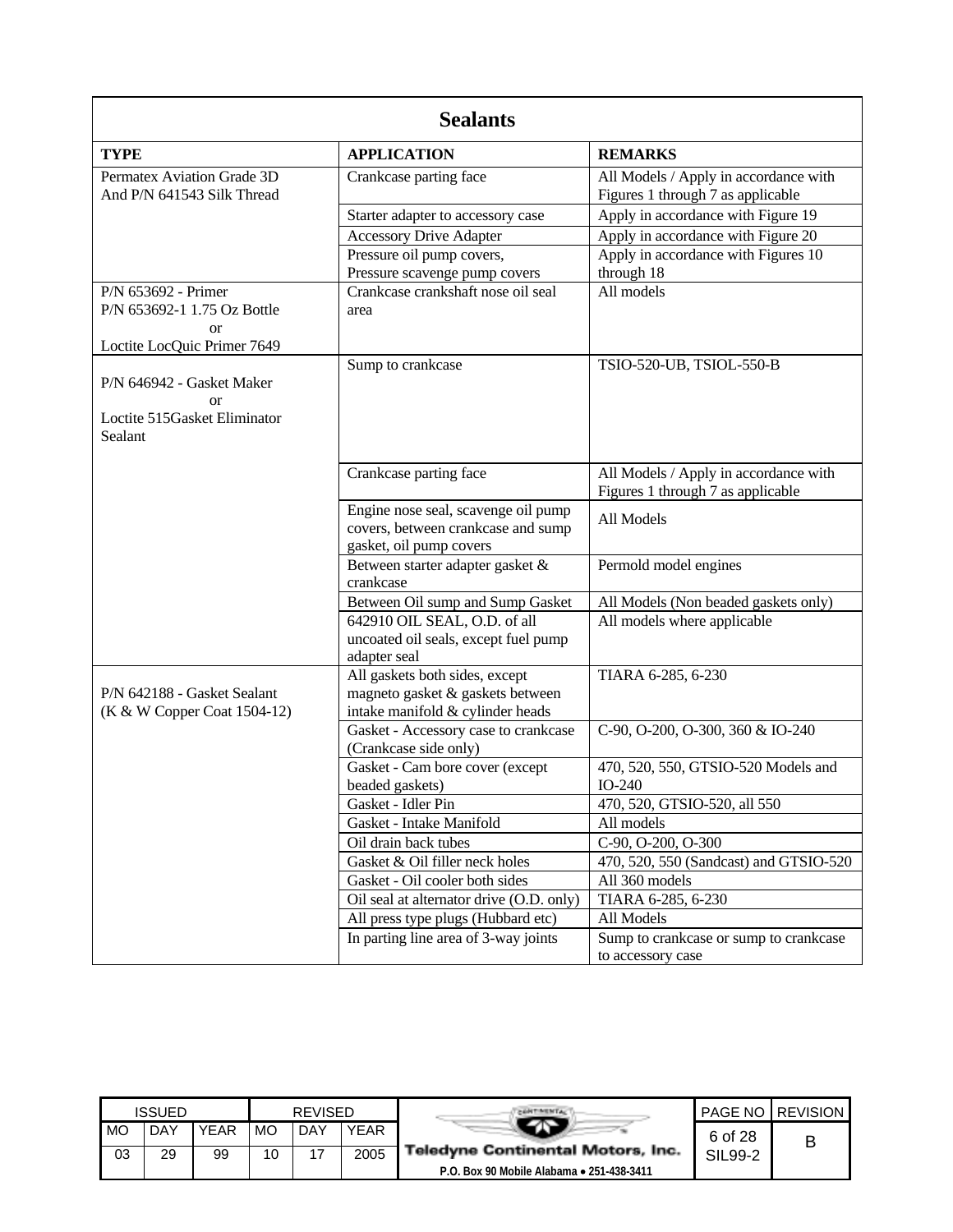| <b>Sealants</b> (Continued)          |                                         |                                        |  |  |  |  |  |  |  |
|--------------------------------------|-----------------------------------------|----------------------------------------|--|--|--|--|--|--|--|
| Continued                            | Oil seal accessory drive (O.D. only)    | TSIO-360, A, AB, C, CB, D, DB and IO-  |  |  |  |  |  |  |  |
| P/N 642188 - Gasket Sealant          |                                         | 360-C, CB, G, GB                       |  |  |  |  |  |  |  |
| (K & W Copper Coat 1504-12)          |                                         |                                        |  |  |  |  |  |  |  |
|                                      | 2 Bolt suction tube gasket - both sides | All 470, 520, 550 models as applicable |  |  |  |  |  |  |  |
| Loctite 592 Teflon PS/T Pipe Sealant | Use on all pipe threads except as       |                                        |  |  |  |  |  |  |  |
|                                      | noted                                   |                                        |  |  |  |  |  |  |  |
|                                      | All pressure relief valve housing       |                                        |  |  |  |  |  |  |  |
|                                      | threads                                 |                                        |  |  |  |  |  |  |  |
|                                      | Permold 2 studs engine mount 1-3-5      |                                        |  |  |  |  |  |  |  |
|                                      | side bottom                             |                                        |  |  |  |  |  |  |  |
|                                      | All threaded fasteners installed in a   | Apply before installing threaded part  |  |  |  |  |  |  |  |
|                                      | through hole to an oil source           |                                        |  |  |  |  |  |  |  |
| P/N 646940 - F/I Sealant             | All pipe thread fittings in fuel        |                                        |  |  |  |  |  |  |  |
| or                                   | injection system                        | Apply in accordance with Figure 9      |  |  |  |  |  |  |  |
| Loctite 569 Hydraulic Sealant        |                                         |                                        |  |  |  |  |  |  |  |
| P/N 649246 Loctite 290 Sealant       | Data plate screw installation on        |                                        |  |  |  |  |  |  |  |
|                                      | throttle bodies                         | All models where applicable            |  |  |  |  |  |  |  |
| Miller-Stephenson                    | Ignition harness terminals at magneto   | All Models                             |  |  |  |  |  |  |  |
| <b>MS 122DF</b>                      | block end                               |                                        |  |  |  |  |  |  |  |

| <b>Adhesives</b>                                         |                                                                      |                                                         |  |  |  |  |  |  |  |
|----------------------------------------------------------|----------------------------------------------------------------------|---------------------------------------------------------|--|--|--|--|--|--|--|
| <b>TYPE</b>                                              | <b>APPLICATION</b>                                                   | <b>REMARKS</b>                                          |  |  |  |  |  |  |  |
| Loctite 271 High Strength Adhesive<br>Sealant (used with | Rocker cover stud, rocker arm pivot<br>studs, push rod retainer stud | TIARA 6-285, 6-230 only                                 |  |  |  |  |  |  |  |
| P/N 653693 Primer or Loctite 7471)                       | Cylinder deck studs                                                  | All models breakaway torque 100 in-<br>lbs. after 2 hrs |  |  |  |  |  |  |  |
|                                                          | Crankcase breather tubes                                             | 470 & 520 (Sandcast) & GTSIO-520                        |  |  |  |  |  |  |  |
|                                                          | Bolts for nose seal retainer to crankcase                            | All Models                                              |  |  |  |  |  |  |  |
|                                                          | Squirt nozzle                                                        | All Models                                              |  |  |  |  |  |  |  |
|                                                          | Mechanical Tach Drive Studs to an oil<br>source                      | Engine models as applicable                             |  |  |  |  |  |  |  |
|                                                          | Oil pump gear mounting pin in<br>accessory cover                     | 360 models                                              |  |  |  |  |  |  |  |
|                                                          | All press fit breather and oil filler necks                          | 360 & IO-240 models                                     |  |  |  |  |  |  |  |
|                                                          | Intake manifold mount studs                                          | C-75, C-85, C-90 & O-200                                |  |  |  |  |  |  |  |
|                                                          | V.T.C. unit bushing retaining screw                                  |                                                         |  |  |  |  |  |  |  |
|                                                          | V.T.C. unit housing to crankshaft                                    |                                                         |  |  |  |  |  |  |  |
|                                                          | Top accessory drive gear (breather<br>slinger) bolts                 | TIARA 6-285, 6-230                                      |  |  |  |  |  |  |  |
|                                                          | Studs on coolant manifold                                            | All liquid cooled models                                |  |  |  |  |  |  |  |
|                                                          | Fuel manifold valve diaphragm &<br>plunger assembly                  | IO-240 All 360, 470, 520, 550 models                    |  |  |  |  |  |  |  |

|    | <b>ISSUED</b> |      | <b>REVISED</b> |     |      |                                           | PAGE NO | <b>REVISION</b> |
|----|---------------|------|----------------|-----|------|-------------------------------------------|---------|-----------------|
| MO | <b>DAY</b>    | YEAR | МO             | DAY | YEAR |                                           | 7 of 28 | B               |
| 03 | 29            | 99   | 10             | 17  | 2005 | <b>Teledyne Continental Motors, Inc.</b>  | SIL99-2 |                 |
|    |               |      |                |     |      | P.O. Box 90 Mobile Alabama • 251-438-3411 |         |                 |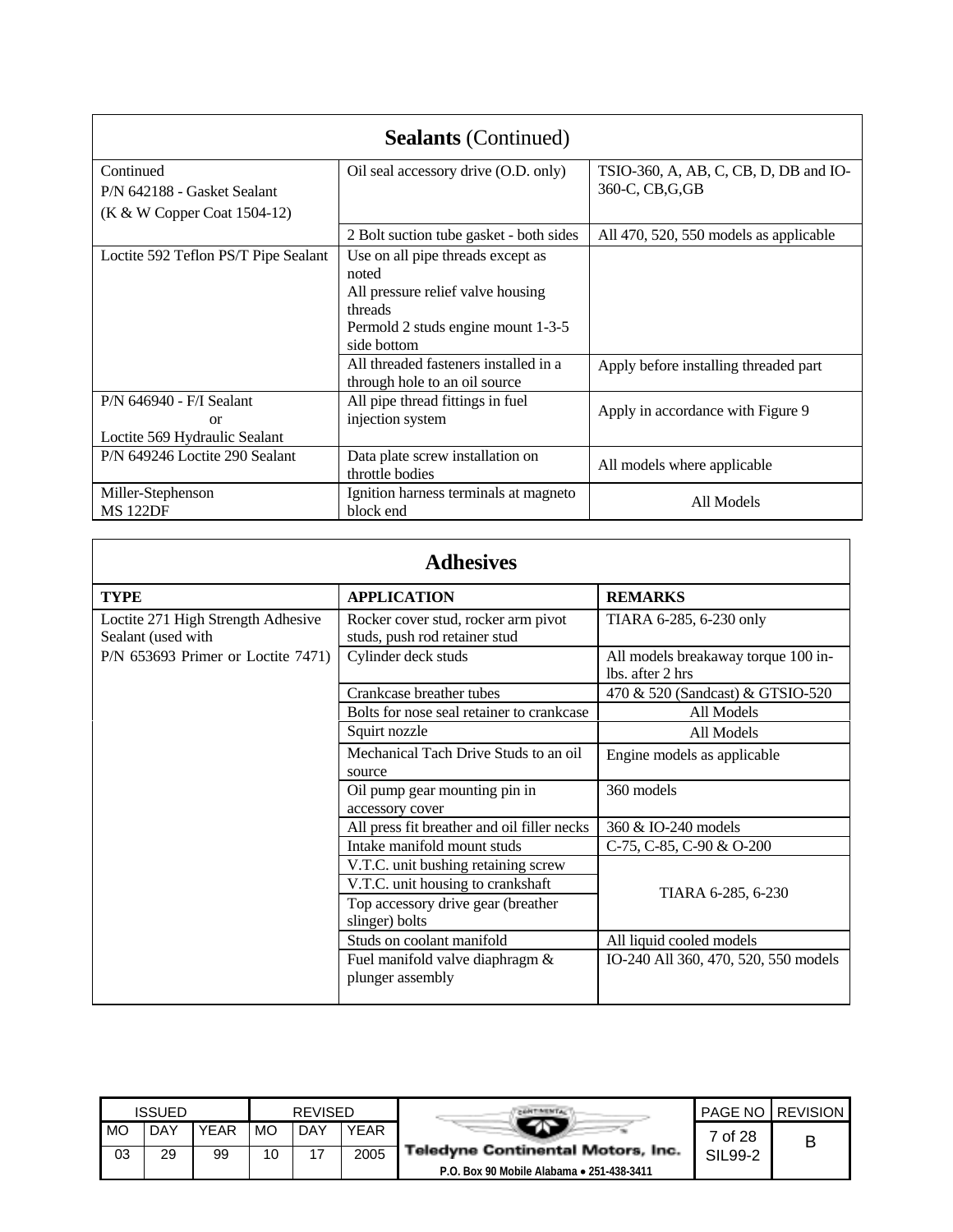|                                                                                                      | <b>Adhesives</b> (Continued)                                                                                                                                                            |                                                                                                                                                               |
|------------------------------------------------------------------------------------------------------|-----------------------------------------------------------------------------------------------------------------------------------------------------------------------------------------|---------------------------------------------------------------------------------------------------------------------------------------------------------------|
| Loctite 271 High Strength Adhesive<br>Sealant (used with #653693 Primer<br>or Loctite 7471) (Cont'd) | Oil gauge rod housing to crankcase                                                                                                                                                      | All IO-360 & TSIO-360, IO-470, All<br>O-470, All TSIO-470 all IO-520-A,<br>D, E, G, J, K, L; IO-550-D, E, F<br>TSIO-520-A, AE, AF, C, CE, G, H,<br>M, P, R, T |
|                                                                                                      | Timing indicator pin                                                                                                                                                                    | All GTSIO-520                                                                                                                                                 |
| Loctite 222 Sealant (optional Loctite<br>Hydraulic Sealant 569) or TCM P/N                           | Through stud holes on accessory end of<br>crankcase                                                                                                                                     | All 470, 520, 550 models (apply when<br>installing studs)                                                                                                     |
| 646940-1                                                                                             | Solenoid valve assembly (Bracket to<br>valve)                                                                                                                                           | TSIO-360-MB & SB &<br>IO-360-ES2B                                                                                                                             |
|                                                                                                      | Manifold valve to bracket screws                                                                                                                                                        | All Models                                                                                                                                                    |
|                                                                                                      | Coolant pump impeller ring screws                                                                                                                                                       | All liquid cooled models                                                                                                                                      |
|                                                                                                      | Studs .25 diameter and smaller                                                                                                                                                          | All Models                                                                                                                                                    |
|                                                                                                      | Data plate screws on manifold valve<br>assembly                                                                                                                                         | All Models                                                                                                                                                    |
| P/N 654562-1 (50 ml)<br>P/N 654562-2 (250ml)<br>Loctite 609 Adhesive / Sealant                       | Bearing O.D. installed on starter clutch<br>assembly                                                                                                                                    | O-200-A, B, IO-240-A, B, O-300-A                                                                                                                              |
|                                                                                                      | Fuel pump adapter seal                                                                                                                                                                  |                                                                                                                                                               |
|                                                                                                      | Fuel pump shaft seal                                                                                                                                                                    | All Models                                                                                                                                                    |
| Loctite 620 Adhesive/Sealant                                                                         | Coolant pump mechanical seal                                                                                                                                                            | All liquid cooled models                                                                                                                                      |
| P/N 654743 / 3M Scotchcast 10<br>(XR5241) Epoxy                                                      | Epoxy field coil leads to starter<br>housing                                                                                                                                            | 24 Volt Starters                                                                                                                                              |
| P/N 654470-1 / 3M Brand EC 1252<br>White Spot Seal Putty                                             | Air throttle $\&$ fuel metering assembly<br><b>Magneto</b> flanges<br>Cylinder deck stud nuts & all through<br>bolts<br>All fuel pump, manifold valve, throttle<br>and control fittings | All Models                                                                                                                                                    |
| 655114-1<br>Adhesive<br>P/N<br>Sealant<br>(Devcon)                                                   | Use for sealing aneroid air reference<br>path between basic fuel pump housing<br>and vapor separator body (Setup only)                                                                  | Fuel Pumps 646766, 646767 &<br>646824                                                                                                                         |
| P/N 649366 (Loctite 242)                                                                             | <b>Fitting Magneto Housing</b><br>(Pressurization)                                                                                                                                      | Engine models as applicable                                                                                                                                   |

| <b>Miscellaneous</b>                                                                               |                                                              |                |  |  |  |  |  |  |
|----------------------------------------------------------------------------------------------------|--------------------------------------------------------------|----------------|--|--|--|--|--|--|
| <b>TYPE</b>                                                                                        | <b>APPLICATION</b>                                           | <b>REMARKS</b> |  |  |  |  |  |  |
| <b>TCM P/N 626531-1</b><br>Enamel - Gold (1qt)<br><b>TCM P/N 626531-2</b><br>Enamel - Gold (1 gal) | High temp. paint for cosmetic and<br>corrosion protection    |                |  |  |  |  |  |  |
| <b>TCM P/N 535011</b><br>Lockwire -.032 in dia. Steel,<br><b>Corrosion Resistant</b>               | Where applicable for lockwiring                              |                |  |  |  |  |  |  |
| "ACCELAGOLD"<br>Turco <sup>®</sup> Products                                                        | Corrosion protection interior and<br>exterior aluminum parts |                |  |  |  |  |  |  |

|    | <b>ISSUED</b> |      |    | <b>REVISED</b> |      |                                           |         | <b>PAGE NO LREVISION</b> |
|----|---------------|------|----|----------------|------|-------------------------------------------|---------|--------------------------|
| MO | DAY           | YEAR | MO | <b>DAY</b>     | YEAR |                                           | 8 of 28 |                          |
| 03 | 29            | 99   | 10 | 17             | 2005 | <b>Teledyne Continental Motors, Inc.</b>  | SIL99-2 |                          |
|    |               |      |    |                |      | P.O. Box 90 Mobile Alabama • 251-438-3411 |         |                          |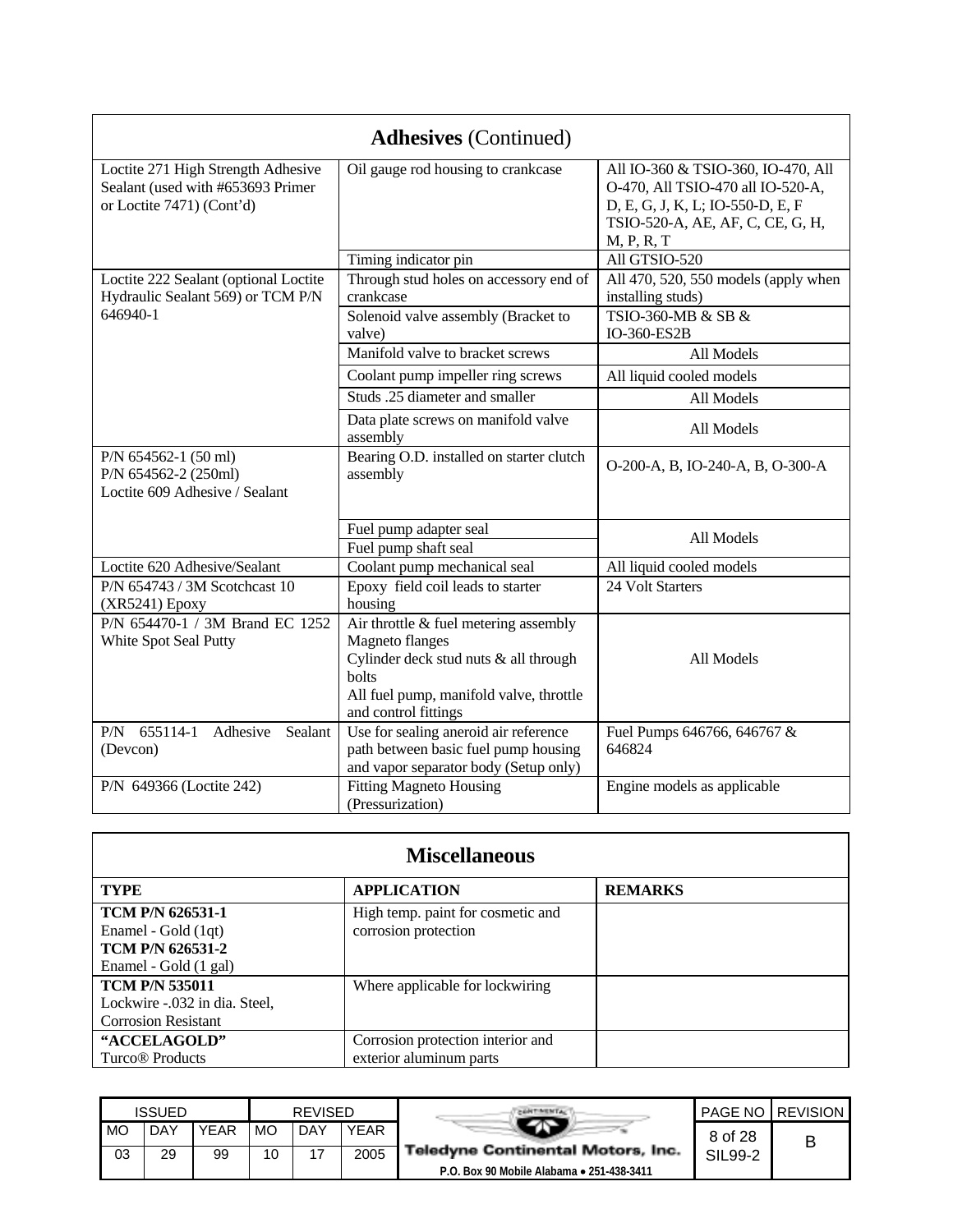# *Product Locator*

**Dow Corning® G-N Paste** is a registered trademark of Dow Corning Corporation **Dow Corning® No. 4** For Distributor information call - 1-800-248-2481, have state & city information available

#### **Permatex**

**Permatex Aviation Grade 3D** For Distributor information call: Permatex Customer Service @ Phone: 1-877-376-2839

#### **Loctite**

**Loctite Gasket Eliminator Loctite LocQuic Primer 7649 Loctite Teflon PS/T Pipe Sealant Loctite Hydraulic Sealant 569 Loctite 271 Loctite LocQuic Primer 7471 Loctite Adhesive Sealant 222** May be purchased through your local TCM Distributor or For Distributor information: Henkel Loctite Customer Service @ Phone: 1-800-243-4874

#### **Alvania (Shell #2) MIL-S-3545C Grease (Shell #5)** For Distributor information: Shell Product Information Center, Phone: 1-800-231-6950

**CHAMPION**® is a registered trademark of Cooper Industries For Champion Products Distributor information: Phone: 864-843-5400

#### **K&W Copper Coat**

For Distributor information call: CRC Industries Customer Service Phone: 1-800-423-9446

**Miller-Stephenson MS 122/C02 Spray** For Distributor information: Miller-Stephenson Customer Service, Phone: 1-800-992-2424

www.miller-stephenson.com

#### **Super Molyshield Grease**

May be purchased through: American Lubricants 1227 Deeds Dayton, Ohio 45401 Phone: (937) 222-2851

#### **3M Brand EC1252 White Spot Putty**

3M Scotchcast 10 (XR5241) Epoxy For Distributor Information: 1-888-364-3577

#### **"ACCELAGOLD"** by Turco **®**

Henkel Surface Technologies North American Headquarters 32100 Stephenson Hwy. Madison Heights, MI 48071 (248) 583 - 9300 Phone (248) 583 - 2976 Fax

#### **MIL-P-46002**

**Grade 1 oil, (NOX RUST VCI-105)** May be purchased through: Daubert Chemical 4700 South Central Ave Chicago, IL 60638 708-563-8325

**Motorstor** ® (11oz Spray Can) May be purchased through:

Highland Aerospace P.O. Box 3214 Peachtree City, GA 30269 404-403-5602 www.highaero.com

**Chesterton Technical Product Information** Phone: 1-781-438-7000

|           | ISSUED |             | <b>REVISED</b> |     |             |                                           |         | <b>PAGE NO REVISION</b> |
|-----------|--------|-------------|----------------|-----|-------------|-------------------------------------------|---------|-------------------------|
| <b>MO</b> | DAY    | <b>YEAR</b> | <b>MO</b>      | DAY | <b>YEAR</b> |                                           | 9 of 28 | В                       |
| 03        | 29     | 99          | 10             | 17  | 2005        | <b>Teledyne Continental Motors, Inc.</b>  | SIL99-2 |                         |
|           |        |             |                |     |             | P.O. Box 90 Mobile Alabama • 251-438-3411 |         |                         |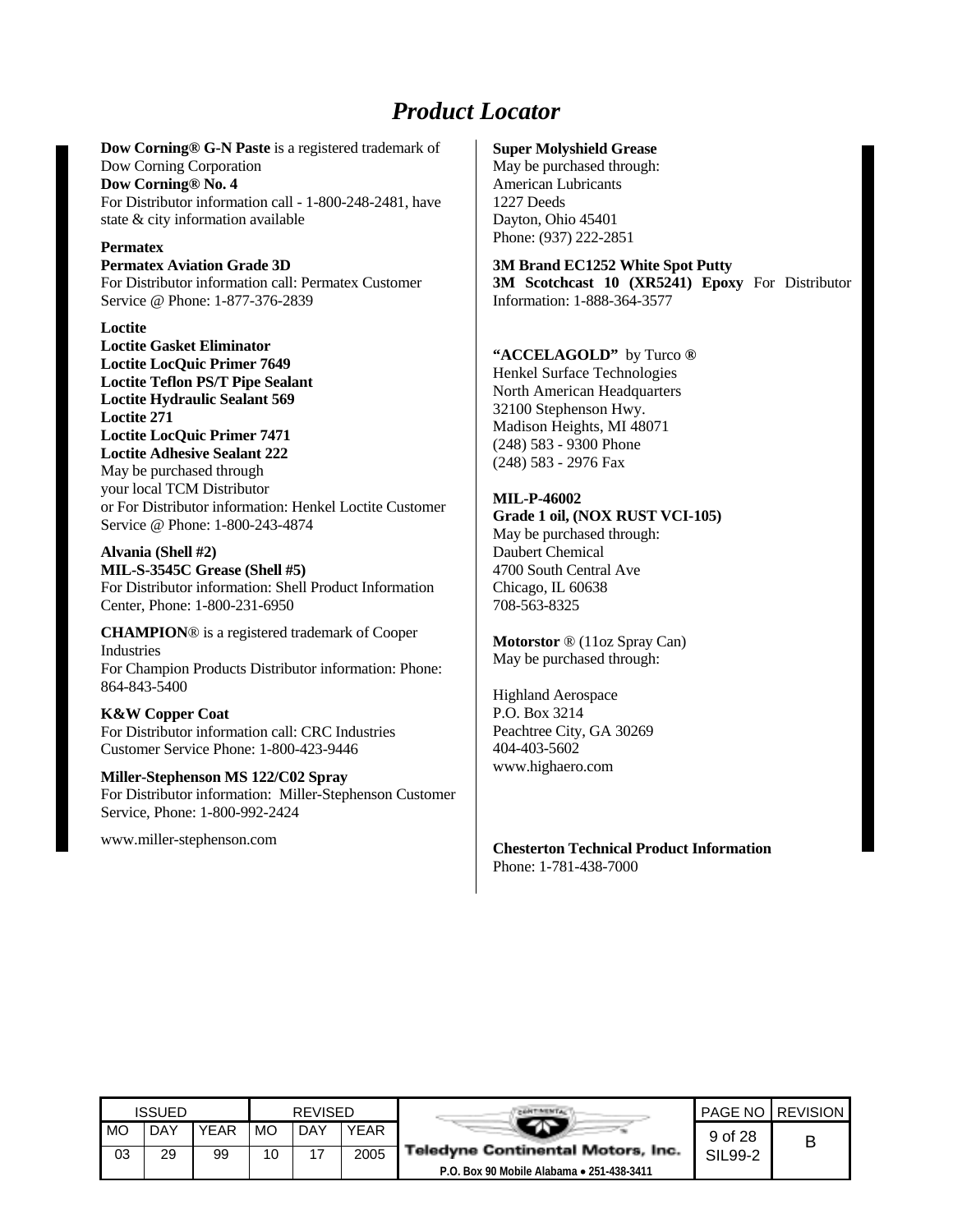

### **FIGURE 1. C75, C85, C90, 0200 CRANKCASE THREADING DIAGRAM**

#### *CRANKCASE SEALANT AND THREADING PROCEDURE*

1. Use full strength non-thinned Permatex aviation grade 3D. Shake or mix well before using.

# **WARNING**

**Apply thread and permatex only as illustrated.**

2. Apply Permatex Number 3D to the 2-4 case half. Apply Permatex only in areas where thread is shown. When applying, use short light brush strokes until an even thin coat is obtained. The Permatex should be viscous enough that most of the brush marks disappear; if not, use a new can of Aviation Permatex. Allow the Permatex to air dry to a tacky condition before threading.

### **NOTE…**

Do not apply Permatex to crankshaft nose seal area.

3. Apply a thin translucent coat of TCM Gasket Maker P/N 646942 not to exceed .010 inch thick to 1-3 case half. Apply Gasket Maker in all areas that will mate with areas where

Permatex was applied on 2-4 case half except the through bolt bosses.

- 4. Apply and position grade D silk thread P/N 641543 on case halves as specified in Figure 1. Be sure free ends of thread are covered by gaskets except at the nose oil seal.
- 5. Clean crankcase crankshaft front oil seal land with Locquic Primer "N" and apply an even coat of gasket maker.
- 6. Assemble crankcase halves, install and torque all crankcase hardware in proper sequence in accordance with the applicable overhaul manual as soon as possible.

### **NOTE…**

|    | <b>ISSUED</b> |             |    | <b>REVISED</b> |      |                                           |          | <b>PAGE NO REVISION</b> |
|----|---------------|-------------|----|----------------|------|-------------------------------------------|----------|-------------------------|
| MO | DAY           | <b>YEAR</b> | MO | <b>DAY</b>     | YEAR |                                           | 10 of 28 |                         |
| 03 | 29            | 99          | 10 | $\overline{ }$ | 2005 | <b>Teledyne Continental Motors, Inc.</b>  | SIL99-2  |                         |
|    |               |             |    |                |      | P.O. Box 90 Mobile Alabama • 251-438-3411 |          |                         |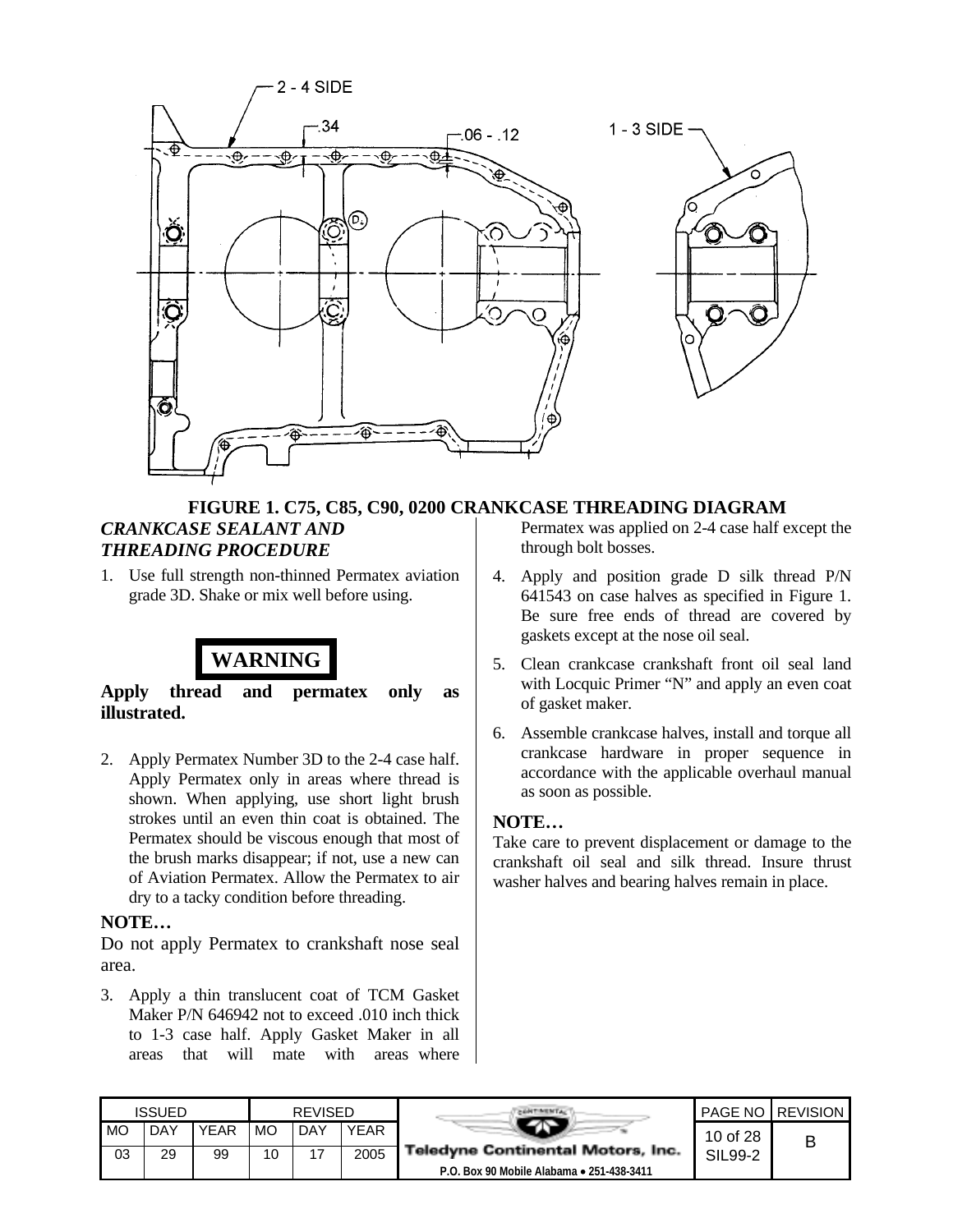

# **FIGURE 2. 0300 CRANKCASE THREADING DIAGRAM**

### *CRANKCASE SEALANT AND THREADING PROCEDURE*

1. Use full strength non-thinned Permatex aviation grade 3D. Shake or mix well before using.



**Apply thread and permatex only as illustrated.**

2. Apply Permatex Number 3D to the 2-4-6 case half. Apply Permatex only in areas where thread is shown. When applying, use short light brush strokes until an even thin coat is obtained. The Permatex should be viscous enough that most of the brush marks disappear; if not, use a new can of Aviation Permatex. Allow the Permatex to air dry to a tacky condition before threading.

### **NOTE…**

Do not apply Permatex to crankshaft nose seal area.

- 3. Apply a thin translucent coat of TCM Gasket Maker P/N 646942 not to exceed .010 inch thick to 1-3-5 case half. Apply Gasket Maker in all areas that will mate with areas where Permatex was applied on 2-4-6 case half.
- 4. Apply and position grade D silk thread P/N 641543 on 2-4-6 case half as specified in Figure 2. Be sure free ends of thread are covered by gaskets except at the nose oil seal.
- 5. Clean crankcase crankshaft front oil seal land with Locquic Primer "N" and apply an even coat of gasket maker.
- 6. Assemble crankcase halves, install and torque all crankcase hardware in proper sequence in accordance with the applicable overhaul manual as soon as possible.

#### **NOTE…**

|    | <b>ISSUED</b> |      |           | <b>REVISED</b> |      |                                           |          | <b>PAGE NO REVISION</b> |
|----|---------------|------|-----------|----------------|------|-------------------------------------------|----------|-------------------------|
| MO | DAY           | YEAR | <b>MO</b> | <b>DAY</b>     | YEAR |                                           | 11 of 28 | В                       |
| 03 | 29            | 99   | 10        |                | 2005 | <b>Teledyne Continental Motors, Inc.</b>  | SIL99-2  |                         |
|    |               |      |           |                |      | P.O. Box 90 Mobile Alabama . 251-438-3411 |          |                         |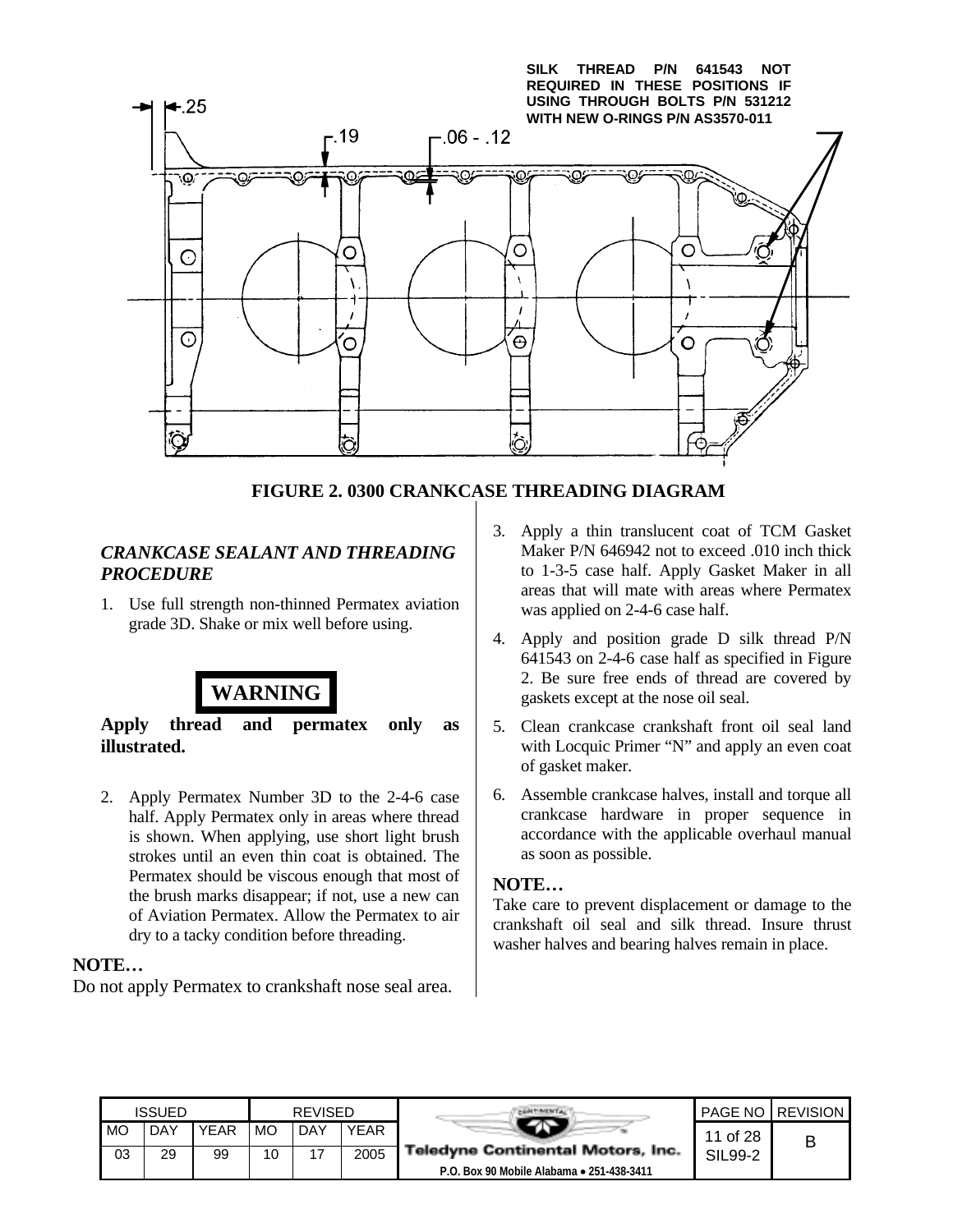

### **FIGURE 3. I0240 CRANKCASE THREADING DIAGRAM**

### *CRANKCASE SEALANT AND THREADING PROCEDURE*

1. Use full strength non-thinned Permatex aviation grade 3D. Shake or mix well before using.



**Apply thread and permatex only as illustrated.**

2. Apply Permatex Number 3D to the 2-4 case half. Apply Permatex only in areas where thread is shown. When applying, use short light brush strokes until an even thin coat is obtained. The Permatex should be viscous enough that most of the brush marks disappear; if not, use a new can of Aviation Permatex. Allow the Permatex to air dry to a tacky condition before threading.

### **NOTE…**

Do not apply Permatex to crankshaft nose seal area.

3. Apply a thin translucent coat of TCM Gasket Maker P/N 646942 not to exceed .010 inch thick to 1-3 case half. Apply Gasket Maker in all areas that will mate with areas where Permatex was applied on 2-4 case half except the through bolt bosses.

- 4. Apply and position grade D silk thread P/N 641543 on 2-4 case half as specified in Figure 3. Be sure free ends of thread are covered by gaskets except at the nose oil seal.
- 5. Clean crankcase crankshaft front oil seal land with Locquic Primer "N" and apply an even coat of gasket maker.
- 6. Assemble crankcase halves, install and torque all crankcase hardware in proper sequence in accordance with the applicable overhaul manual as soon as possible.

### **NOTE…**

|    | <b>ISSUED</b> |             |    | <b>REVISED</b> |      |                                           |          | <b>PAGE NO REVISION</b> |
|----|---------------|-------------|----|----------------|------|-------------------------------------------|----------|-------------------------|
| MO | DAY           | <b>YEAR</b> | МC | . DAY          | YEAR |                                           | 12 of 28 | В                       |
| 03 | 29            | 99          | 10 | 47             | 2005 | Teledyne Continental Motors, Inc.         | SIL99-2  |                         |
|    |               |             |    |                |      | P.O. Box 90 Mobile Alabama • 251-438-3411 |          |                         |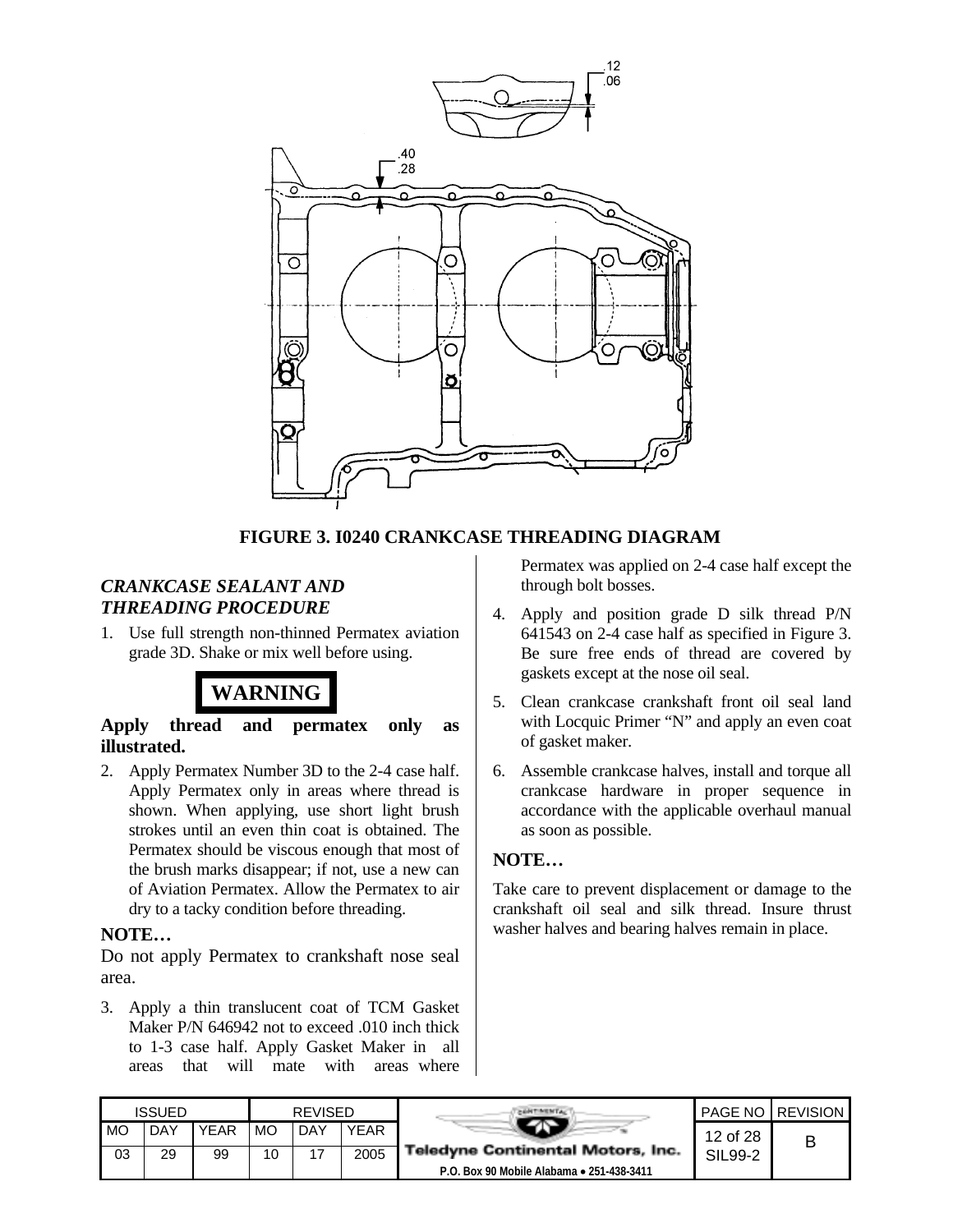#### **SILK THREAD P/N 641543 NOT REQUIRED IN THESE POSITIONS IF USING THROUGH BOLTS P/N 652420-5.56, 652420-6.80, 652420- 9.02 OR 652420-9.42 WITH NEW O-RINGS P/N 630979-9**



**CRANKCASES WITH** CAM BORE DRILLING **THROUGH NOSE** 

### **FIGURE 4. I0360, L/TSI0360 CRANKCASE THREADING DIAGRAM**

### *CRANKCASE SEALANT AND THREADING PROCEDURE*

1. Use full strength non-thinned Permatex aviation grade 3D. Shake or mix well before using.



### **Apply thread and permatex only as illustrated.**

2. Apply Permatex Number 3D to the 2-4-6 case half. Apply Permatex only in areas where thread is shown. When applying, use short light brush strokes until an even thin coat is obtained. The Permatex should be viscous enough that most of the brush marks disappear; if not, use a new can of Aviation Permatex. Allow the Permatex to air dry to a tacky condition before threading.

### **NOTE…**

Do not apply Permatex to crankshaft nose seal area.

- 3. Apply a thin translucent coat of TCM Gasket Maker P/N 646942 not to exceed .010 inch thick to 1-3-5 case half. Apply Gasket Maker in all areas that will mate with areas where Permatex was applied on 2-4-6 case half.
- 4. Apply and position grade D silk thread P/N 641543 on 2-4-6 case half as specified in Figure 4. Be sure free ends of thread are covered by gaskets except at the nose oil seal.
- 5. Clean crankcase crankshaft front oil seal land with Locquic Primer "N" and apply an even coat of gasket maker.
- 6. Assemble crankcase halves, install and torque all crankcase hardware in proper sequence in accordance with the applicable overhaul manual as soon as possible.

### **NOTE…**

|    | ISSUED |             | <b>REVISED</b> |     |      |                                           |          | <b>PAGE NO REVISION</b> |
|----|--------|-------------|----------------|-----|------|-------------------------------------------|----------|-------------------------|
| MO | DAY    | <b>YEAR</b> | MO             | DAY | YEAR |                                           | 13 of 28 | В                       |
| 03 | 29     | 99          | 10             | 17  | 2005 | <b>Teledyne Continental Motors, Inc.</b>  | SIL99-2  |                         |
|    |        |             |                |     |      | P.O. Box 90 Mobile Alabama • 251-438-3411 |          |                         |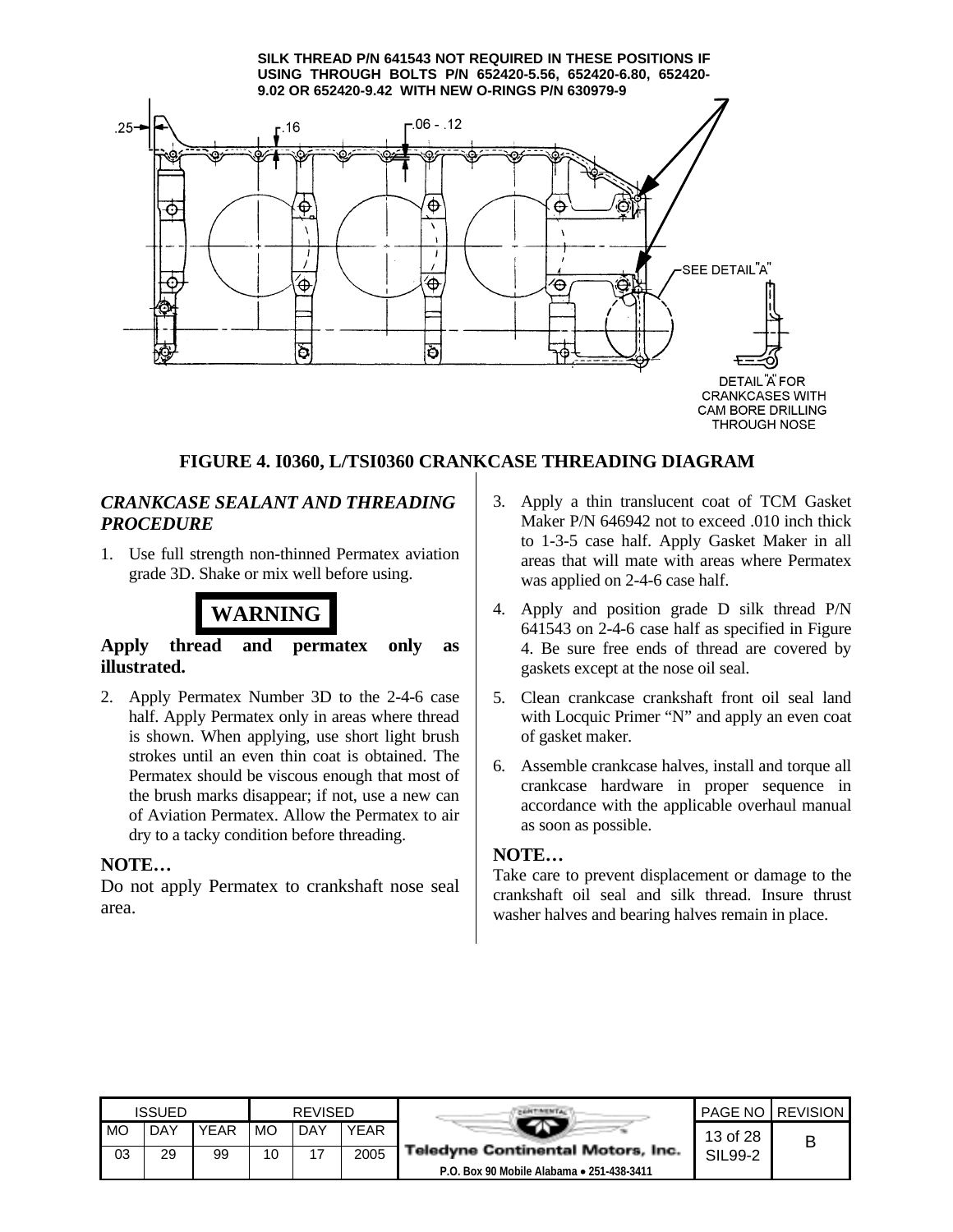**SILK THREAD P/N 641543 NOT REQUIRED IN THESE POSITIONS IF USING THROUGH BOLTS P/N 652887-5.31, 652887-6.74, 652887-6.50, 652887-6.19, 652887-6.96 OR 652887-7.58 WITH NEW O-RINGS P/N MS29513-011**



### **FIGURE 5. I0520, TSI0520, I0550, TSI0550 PERMOLD ENGINE CRANKCASE THREADING DIAGRAM**

### *CRANKCASE SEALANT AND THREADING PROCEDURE*

1. Use full strength non-thinned Permatex aviation grade 3D. Shake or mix well before using.



### **Apply thread and permatex only as illustrated.**

2. Apply Permatex Number 3D to the 2-4-6 case half. Apply Permatex only in areas where thread is shown. When applying, use short light brush strokes until an even thin coat is obtained. The Permatex should be viscous enough that most of the brush marks disappear; if not, use a new can of Aviation Permatex. Allow the Permatex to air dry to a tacky condition before threading.

### **NOTE…**

Do not apply Permatex to crankshaft nose seal area.

- 3. Apply a thin translucent coat of TCM Gasket Maker P/N 646942 not to exceed .010 inch thick to 1-3-5 case half. Apply Gasket Maker in all areas that will mate with areas where Permatex was applied on 2-4-6 case half.
- 4. Apply and position grade D silk thread P/N 641543 on 2-4-6 case half as specified in Figure 5. Be sure free ends of thread are covered by gaskets except at the nose oil seal.
- 5. Clean crankcase crankshaft front oil seal land with Locquic Primer "N" and apply an even coat of gasket maker.
- 6. Assemble crankcase halves, install and torque all crankcase hardware in proper sequence in accordance with the applicable overhaul manual as soon as possible.

### **NOTE…**

|           | <b>ISSUED</b> |      |           | <b>REVISED</b> |      |                                           |          | <b>PAGE NO REVISION</b> |
|-----------|---------------|------|-----------|----------------|------|-------------------------------------------|----------|-------------------------|
| <b>MO</b> | DAY           | YEAR | <b>MO</b> | <b>DAY</b>     | YEAR |                                           | 14 of 28 | В                       |
| 03        | 29            | 99   | 10        |                | 2005 | <b>Teledyne Continental Motors, Inc.</b>  | SIL99-2  |                         |
|           |               |      |           |                |      | P.O. Box 90 Mobile Alabama . 251-438-3411 |          |                         |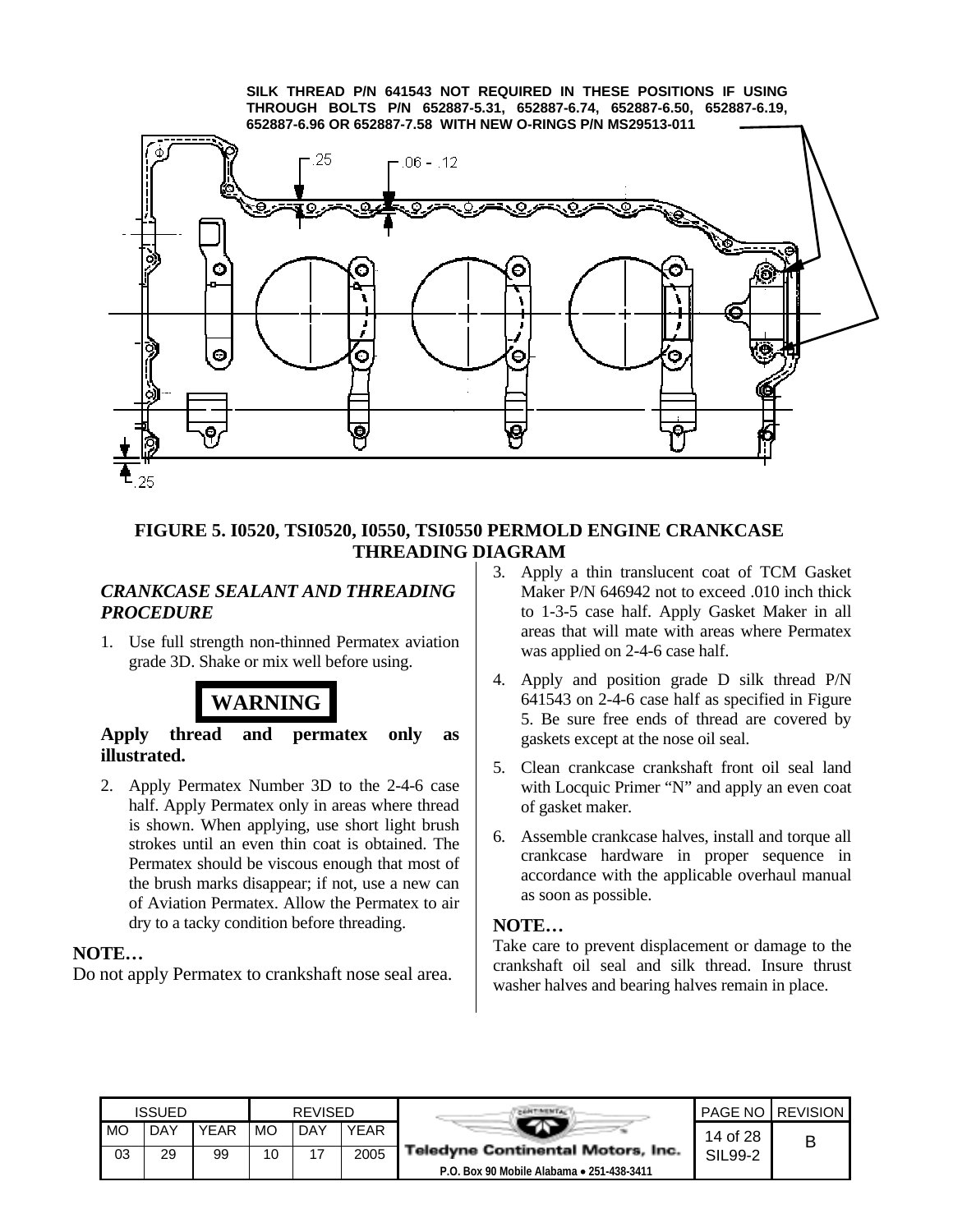

### **FIGURE 6. 0470, I0470, L/I0520, L/TSI0520, I0550 SANDCAST ENGINE CRANKCASE THREADING DIAGRAM**

### *CRANKCASE SEALANT AND THREADING PROCEDURE*

1. Use full strength non-thinned Permatex aviation grade 3D. Shake or mix well before using.



### **Apply thread and permatex only as illustrated.**

2. Apply Permatex Number 3D to the 2-4-6 case half. Apply Permatex only in areas where thread is shown. When applying, use short light brush strokes until an even thin coat is obtained. The Permatex should be viscous enough that most of the brush marks disappear; if not, use a new can of Aviation Permatex. Allow the Permatex to air dry to a tacky condition before threading.

### **NOTE…**

Do not apply Permatex to crankshaft nose seal area.

- 3. Apply a thin translucent coat of TCM Gasket Maker P/N 646942 not to exceed .010 inch thick to 1-3-5 case half. Apply Gasket Maker in all areas that will mate with areas where Permatex was applied on 2-4-6 case half.
- 4. Apply and position grade D silk thread P/N 641543 on case halves as specified in Figure 6.

Be sure free ends of thread are covered by gaskets except at the nose oil seal.

- 5. Clean crankcase crankshaft front oil seal land with Locquic Primer "N" and apply an even coat of gasket maker.
- 6. Assemble crankcase halves, install and torque all crankcase hardware in proper sequence in accordance with the applicable overhaul manual as soon as possible.

### **NOTE…**

|      | <b>ISSUED</b> |             |    | <b>REVISED</b> |             |                                           |          | <b>PAGE NO REVISION</b> |
|------|---------------|-------------|----|----------------|-------------|-------------------------------------------|----------|-------------------------|
| I MO | <b>DAY</b>    | <b>YEAR</b> | MO | <b>DAY</b>     | <b>YEAR</b> |                                           | 15 of 28 | В                       |
| 03   | 29            | 99          | 10 |                | 2005        | <b>Teledyne Continental Motors, Inc.</b>  | SIL99-2  |                         |
|      |               |             |    |                |             | P.O. Box 90 Mobile Alabama • 251-438-3411 |          |                         |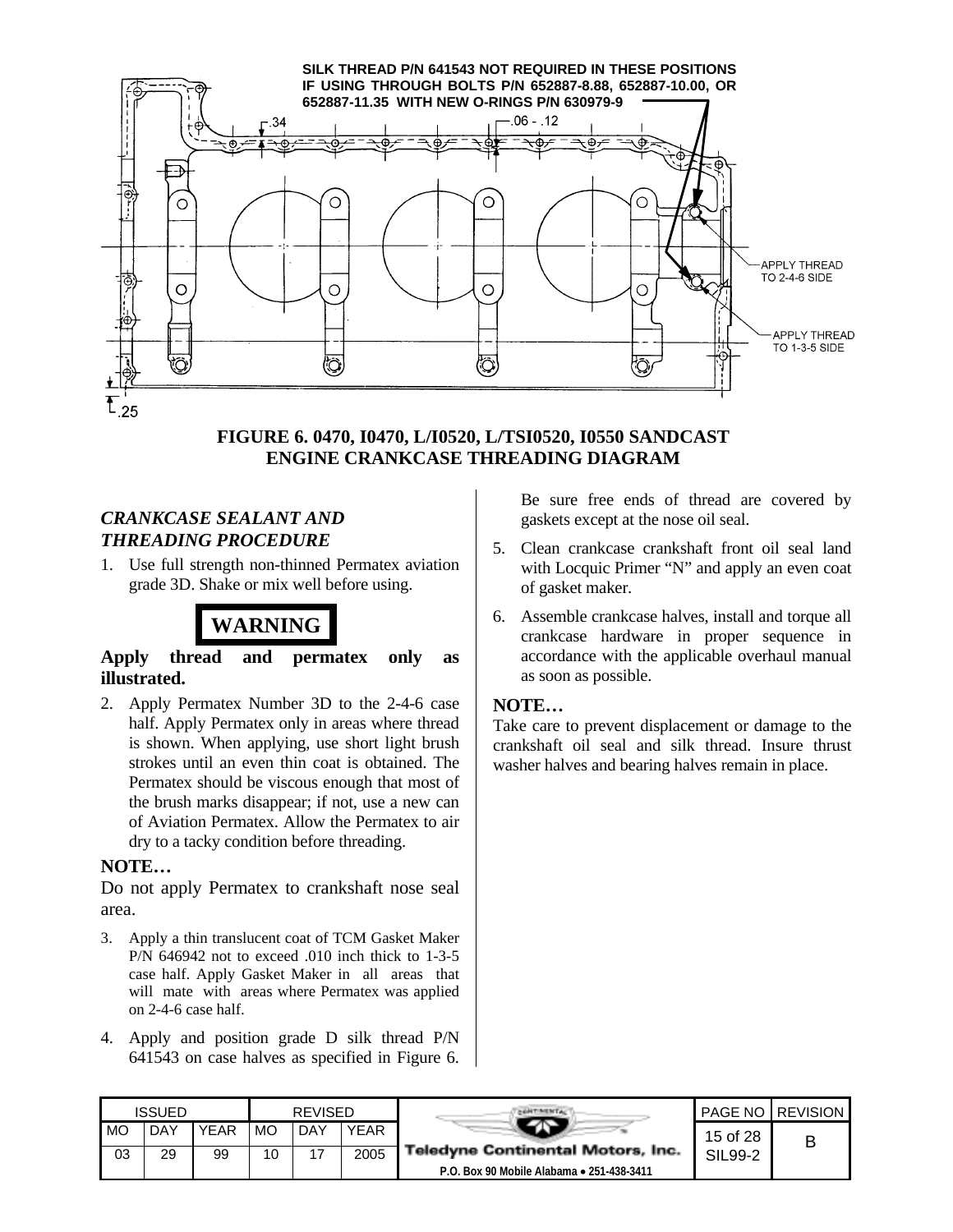

**FIGURE 7. GTSI0520 CRANKCASE THREADING DIAGRAM**

### *CRANKCASE SEALANT AND THREADING PROCEDURE*

1. Use full strength non-thinned Permatex aviation grade 3D. Shake or mix well before using.



### **Apply thread and permatex only as illustrated.**

2. Apply Permatex Number 3D to the 2-4-6 case half. Apply Permatex only in areas where thread is shown. When applying, use short light brush strokes until an even thin coat is obtained. The Permatex should be viscous enough that most of the brush marks disappear; if not, use a new can of Aviation Permatex. Allow the Permatex to air dry to a tacky condition before threading.

### **NOTE…**

Do not apply Permatex to crankshaft nose seal area.

- 3. Apply a thin translucent coat of TCM Gasket Maker P/N 646942 not to exceed .010 inch thick to 1-3-5 case half. Apply Gasket Maker in all areas that will mate with areas where Permatex was applied on 2-4-6 case half.
- 4. Apply and position grade D silk thread P/N 641543 on 2-4-6 case half as specified in Figure 7. Be sure free ends of thread are covered by gaskets except at the nose oil seal.
- 5. Clean crankcase crankshaft front oil seal land with Locquic Primer "N" and apply an even coat of gasket maker.
- 6. Assemble crankcase halves, install and torque all crankcase hardware in proper sequence in accordance with the applicable overhaul manual as soon as possible.

### **NOTE…**

|    | ISSUED |             |    | <b>REVISED</b> |      |                                           |          | <b>PAGE NO REVISION</b> |
|----|--------|-------------|----|----------------|------|-------------------------------------------|----------|-------------------------|
| MO | DAY    | <b>YEAR</b> | MO | DAY            | YEAR |                                           | 16 of 28 | В                       |
| 03 | 29     | 99          | 10 |                | 2005 | <b>Teledyne Continental Motors, Inc.</b>  | SIL99-2  |                         |
|    |        |             |    |                |      | P.O. Box 90 Mobile Alabama • 251-438-3411 |          |                         |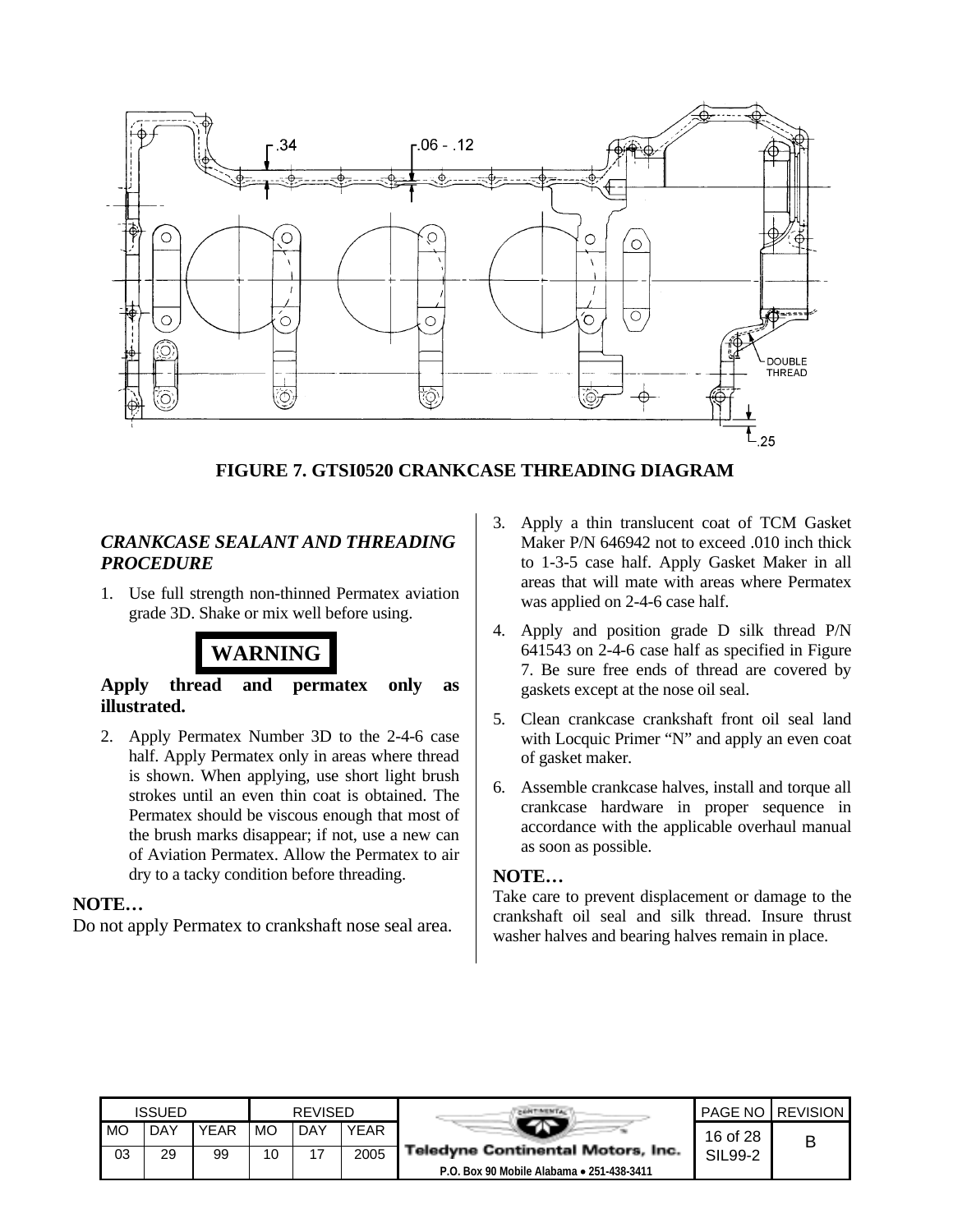

## *CAUTION…NEVER USE TEFLON TAPE ON FLUID FITTINGS OR FUEL NOZZLES* **FIGURE 8. GENERAL ANTISEIZE LUBRICANT APPLICATION**



CAUTION...F/I SEALANT 646940 MUST BE APPLIED TO THE TAPERED END OF FITTINGS ONLY CAUTION...NEVER USE TEFLON TAPE ON FLUID FITTINGS OR FUEL NOZZLES **FIGURE 9. GENERAL FUEL INJECTION SEALANT APPLICATION**

|    | <b>ISSUED</b> |      |    | <b>REVISED</b> |             |                                           |          | <b>PAGE NO I REVISION</b> |
|----|---------------|------|----|----------------|-------------|-------------------------------------------|----------|---------------------------|
| MO | <b>DAY</b>    | YEAR | МO | <b>DAY</b>     | <b>YEAR</b> |                                           | 17 of 28 |                           |
| 03 | 29            | 99   | 10 | 17             | 2005        | Teledyne Continental Motors, Inc.         | SIL99-2  |                           |
|    |               |      |    |                |             | P.O. Box 90 Mobile Alabama • 251-438-3411 |          |                           |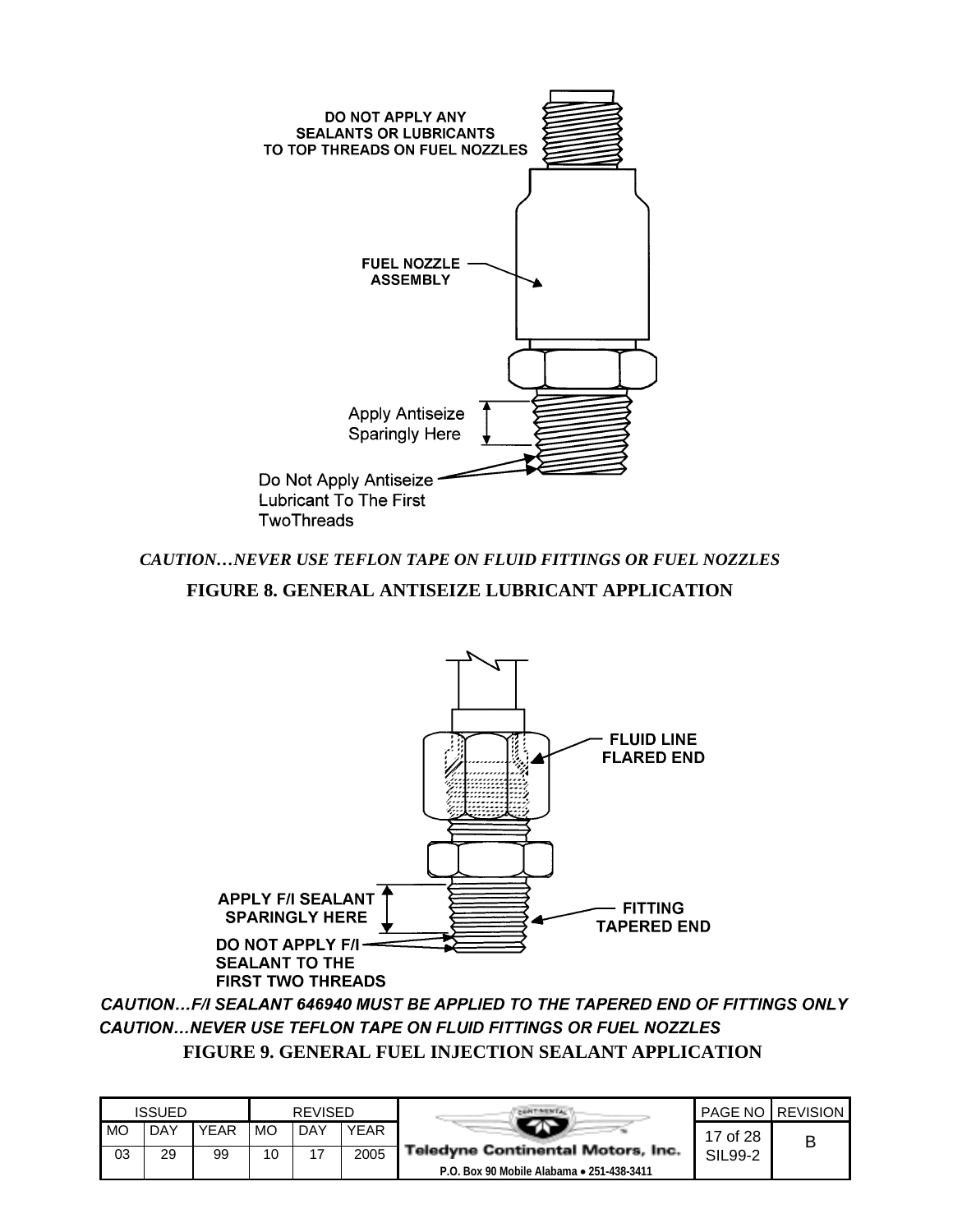

**FIGURE 10. THREADING DIAGRAM FOR 640741A1, 652019, 652019A1, 655713A1 SCAVENGE PUMP BODIES USED ON STARTER ADAPTERS 642087A15, A18, A23, A27, A31, A35, A41, A47, A51, A55, A59, A64 AND CORRESPONDING 0.015 OVERSIZE ADAPTERS**

- 1. Use full strength, non thinned, aviation Permatex Grade 3D. shake or mix well before using.
- 2. Apply Permatex to the surface to be threaded using short light brush strokes until an even, thin coat is obtained. the Permatex should be viscous enough that most of the brush marks disappear, if not, use a new can of Permatex. Allow the Permatex to dry to a tacky condition before threading.
- 3. Apply a thin translucent coat of TCM Gasket Maker P/N 646942 not to exceed .010 inch thick to all mating areas on non threaded part.
- 4. Apply silk thread part number 641543 and position as shown by dashed lines.
- 5. Assemble and torque as soon as possible in accordance with the applicable overhaul manual.

|      | <b>ISSUED</b> |      |    | <b>REVISED</b> |      |                                           |          | <b>PAGE NO LREVISION</b> |
|------|---------------|------|----|----------------|------|-------------------------------------------|----------|--------------------------|
| I MO | . DAY         | YEAR | MO | DAY            | YEAR |                                           | 18 of 28 |                          |
| 03   | 29            | 99   | 10 |                | 2005 | <b>Teledyne Continental Motors, Inc.</b>  | SIL99-2  |                          |
|      |               |      |    |                |      | P.O. Box 90 Mobile Alabama • 251-438-3411 |          |                          |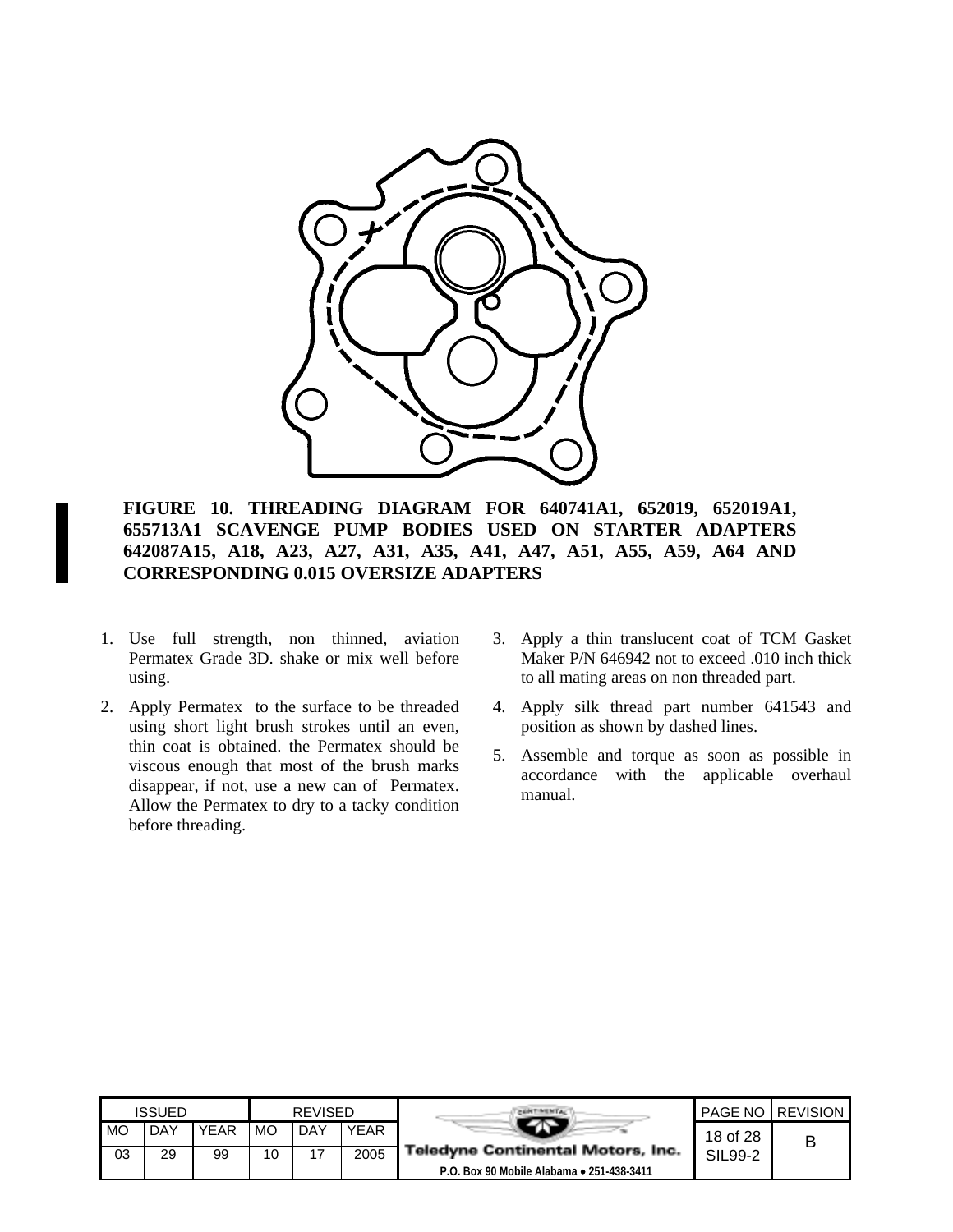

### **FIGURE 11. THREADING DIAGRAM FOR 639407, 640194 SCAVENGE PUMP BODIES USED ON STARTER ADAPTERS 642085A2 THROUGH A9, A11 THROUGH A18 AND CORRESPONDING 0.015 OVERSIZE ADAPTERS**

- 1. Use full strength, non thinned, aviation Permatex Grade 3D. shake or mix well before using.
- 2. Apply Permatex to the surface to be threaded using short light brush strokes until an even, thin coat is obtained. the Permatex should be viscous enough that most of the brush marks disappear, if not, use a new can of Permatex. Allow the Permatex to dry to a tacky condition before threading.
- 3. Apply a thin translucent coat of TCM Gasket Maker P/N 646942 not to exceed .010 inch thick to all mating areas on non threaded part.
- 4. Apply silk thread part number 641543 and position as shown by dashed lines.
- 5. Assemble and torque as soon as possible in accordance with the applicable overhaul manual.

|      | <b>ISSUED</b> |      |    | <b>REVISED</b> |             |                                           |          | <b>PAGE NO I REVISION</b> |
|------|---------------|------|----|----------------|-------------|-------------------------------------------|----------|---------------------------|
| I MO | DAY           | YEAR | MO | DAY            | <b>YEAR</b> |                                           | 19 of 28 |                           |
| 03   | 29            | 99   | 10 | 17             | 2005        | <b>Teledyne Continental Motors, Inc.</b>  | SIL99-2  |                           |
|      |               |      |    |                |             | P.O. Box 90 Mobile Alabama . 251-438-3411 |          |                           |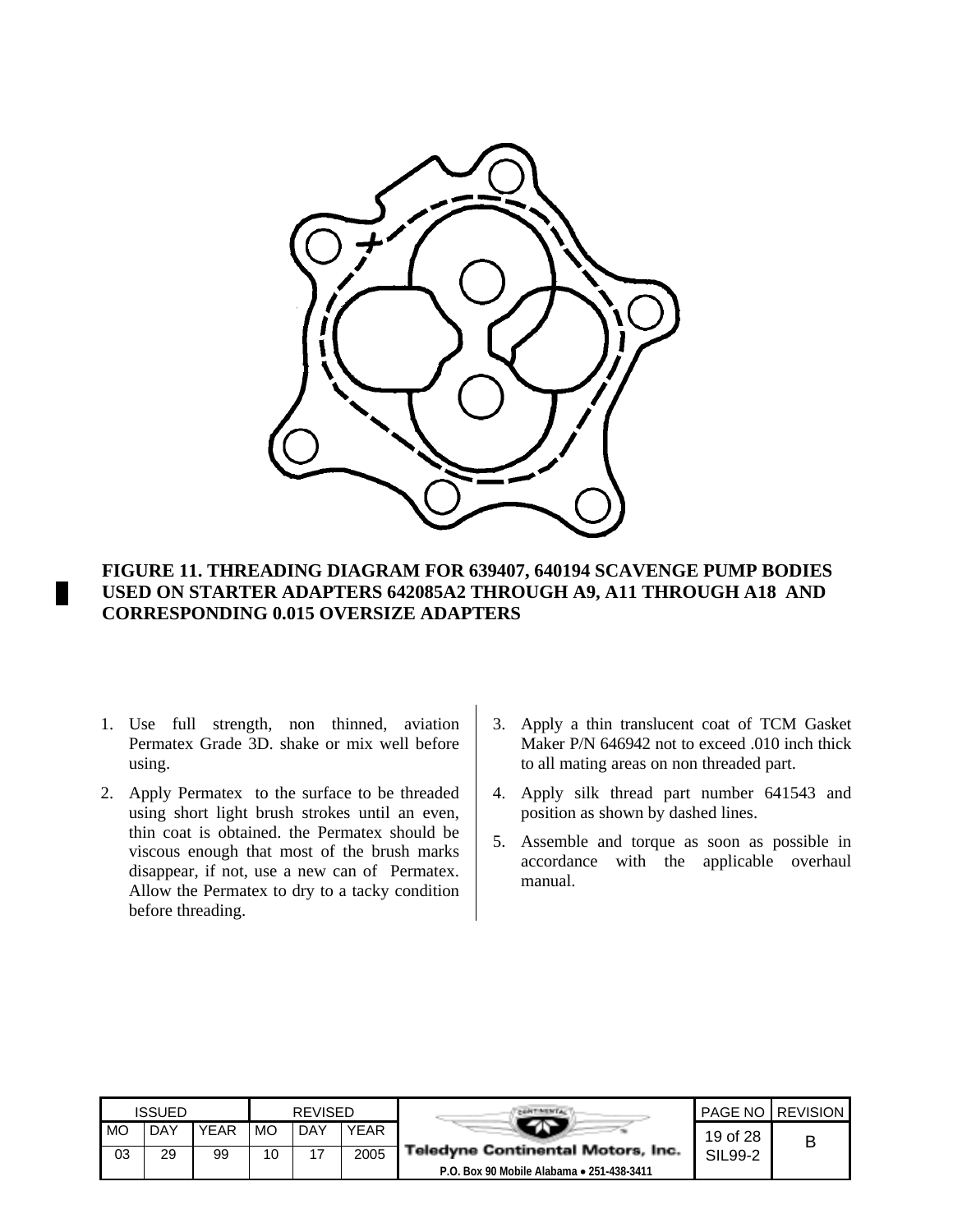

**FIGURE 12. THREADING DIAGRAM USED ON OIL PUMP ASSEMBLIES 632623A16, A17, A20, A21, A22, A24, A25, A26, A27 AND A28**

- 1. Use full strength, non thinned, aviation Permatex Grade 3D. shake or mix well before using.
- 2. Apply Permatex to the surface to be threaded using short light brush strokes until an even, thin coat is obtained. the Permatex should be viscous enough that most of the brush marks disappear, if not, use a new can of Permatex. Allow the Permatex to dry to a tacky condition before threading.
- 3. Apply a thin translucent coat of TCM Gasket Maker P/N 646942 not to exceed .010 inch thick to all mating areas on non threaded part.
- 4. Apply silk thread part number 641543 and position as shown by dashed lines.
- 5. Assemble and torque as soon as possible in accordance with the applicable overhaul manual.

|    | ISSUED |             |    | <b>REVISED</b> |      |                                           |          | <b>PAGE NO REVISION</b> |
|----|--------|-------------|----|----------------|------|-------------------------------------------|----------|-------------------------|
| MO | DAY    | <b>YEAR</b> | MO | DAY            | YEAR |                                           | 20 of 28 |                         |
| 03 | 29     | 99          | 10 |                | 2005 | <b>Teledyne Continental Motors, Inc.</b>  | SIL99-2  |                         |
|    |        |             |    |                |      | P.O. Box 90 Mobile Alabama • 251-438-3411 |          |                         |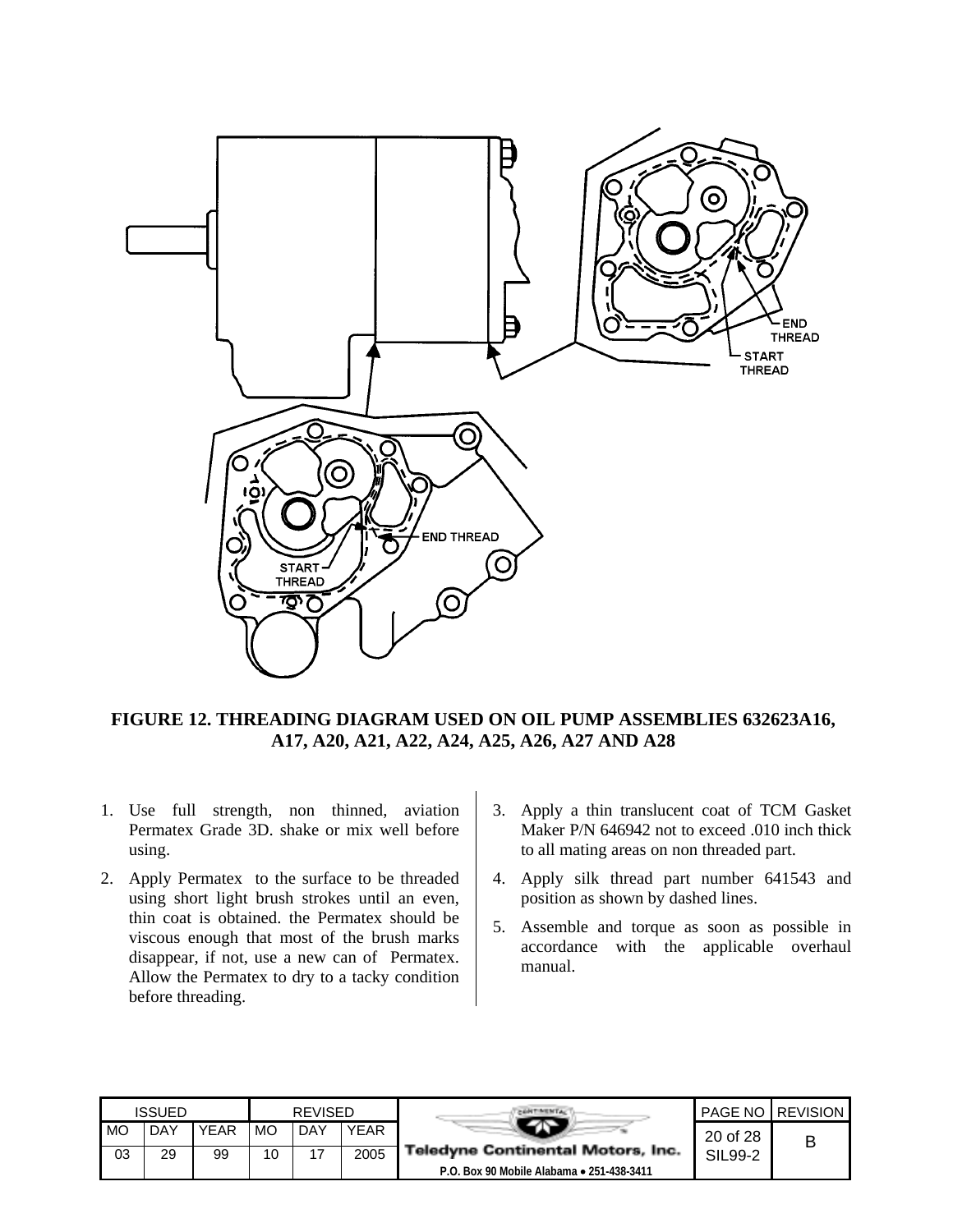

**FIGURE 13. THREADING DIAGRAM USED ON OIL PUMP ASSEMBLIES 632563A25, A26, A27, A28, A29, A30, A31, A32, A35, A36, A38 AND A39**

- 1. Use full strength, non thinned, aviation Permatex Grade 3D. shake or mix well before using.
- 2. Apply Permatex to the surface to be threaded using short light brush strokes until an even, thin coat is obtained. the Permatex should be viscous enough that most of the brush marks disappear, if not, use a new can of Permatex. Allow the Permatex to dry to a tacky condition before threading.
- 3. Apply a thin translucent coat of TCM Gasket Maker P/N 646942 not to exceed .010 inch thick to all mating areas on non threaded part.
- 4. Apply silk thread part number 641543 and position as shown by dashed lines.
- 5. Assemble and torque as soon as possible in accordance with the applicable overhaul manual.

|    | ISSUED |             |    | <b>REVISED</b> |             |                                           |          | <b>PAGE NO REVISION</b> |
|----|--------|-------------|----|----------------|-------------|-------------------------------------------|----------|-------------------------|
| MO | DAY    | <b>YEAR</b> | МO | DAY            | <b>YEAR</b> |                                           | 21 of 28 | В                       |
| 03 | 29     | 99          | 10 | 17             | 2005        | <b>Teledyne Continental Motors, Inc.</b>  | SIL99-2  |                         |
|    |        |             |    |                |             | P.O. Box 90 Mobile Alabama • 251-438-3411 |          |                         |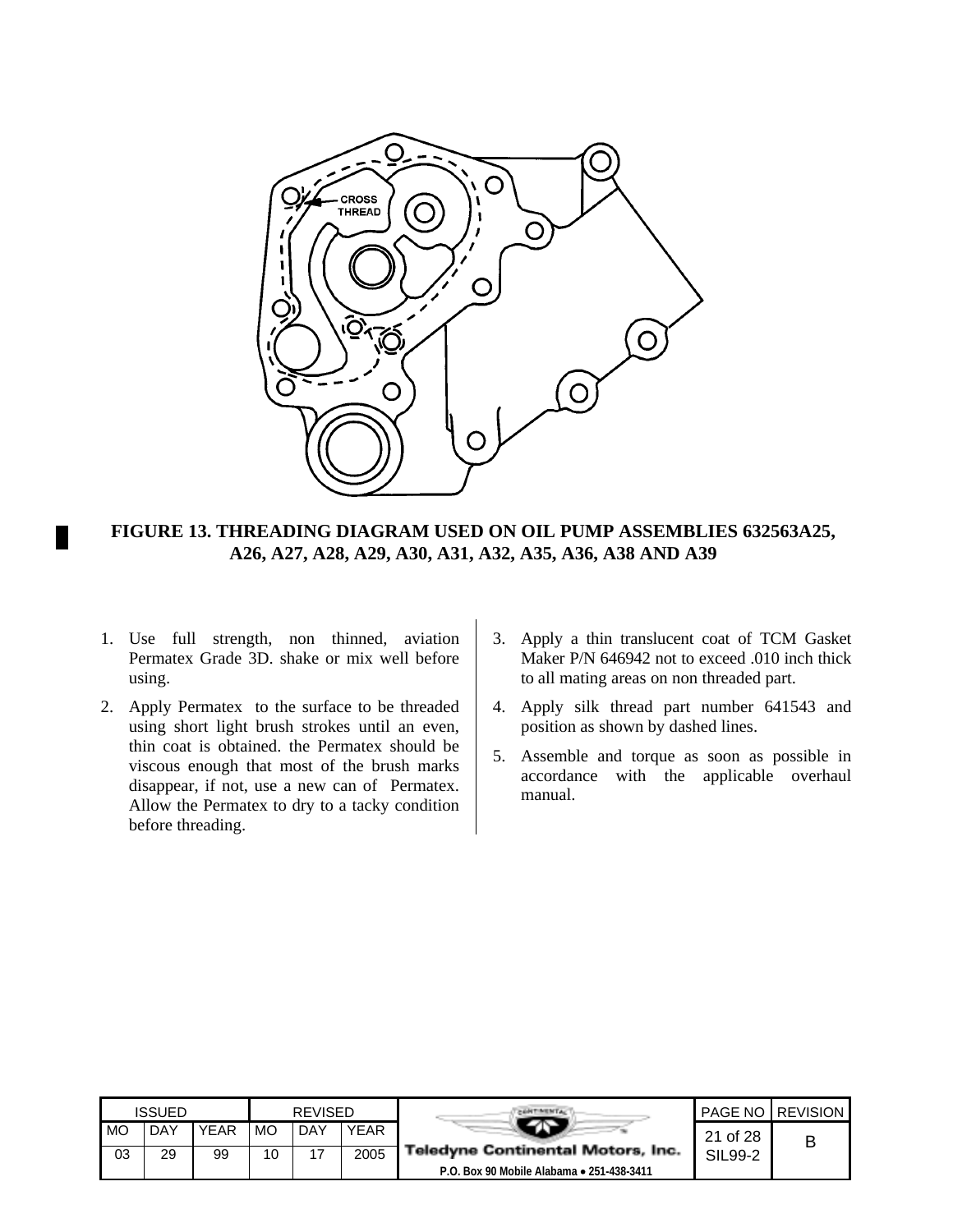

### **FIGURE 14. THREADING DIAGRAM USED ON OIL PUMP ASSEMBLIES 646194A1, 653536A1, A2, A3, 655121A1, A2 AND A3**

- 1. Use full strength, non thinned, aviation Permatex Grade 3D. shake or mix well before using.
- 2. Apply Permatex to the surface to be threaded using short light brush strokes until an even, thin coat is obtained. the Permatex should be viscous enough that most of the brush marks disappear, if not, use a new can of Permatex. Allow the Permatex to dry to a tacky condition before threading.
- 3. Apply a thin translucent coat of TCM Gasket Maker P/N 646942 not to exceed .010 inch thick to all mating areas on non threaded part.
- 4. Apply silk thread part number 641543 and position as shown by dashed lines.
- 5. Assemble and torque as soon as possible in accordance with the applicable overhaul manual.

|      | <b>ISSUED</b> |             |    | <b>REVISED</b> |             |                                           |          | <b>PAGE NO REVISION</b> |
|------|---------------|-------------|----|----------------|-------------|-------------------------------------------|----------|-------------------------|
| I MO | <b>DAY</b>    | <b>YEAR</b> | MO | <b>DAY</b>     | <b>YEAR</b> |                                           | 22 of 28 |                         |
| 03   | 29            | 99          | 10 |                | 2005        | <b>Teledyne Continental Motors, Inc.</b>  | SIL99-2  |                         |
|      |               |             |    |                |             | P.O. Box 90 Mobile Alabama • 251-438-3411 |          |                         |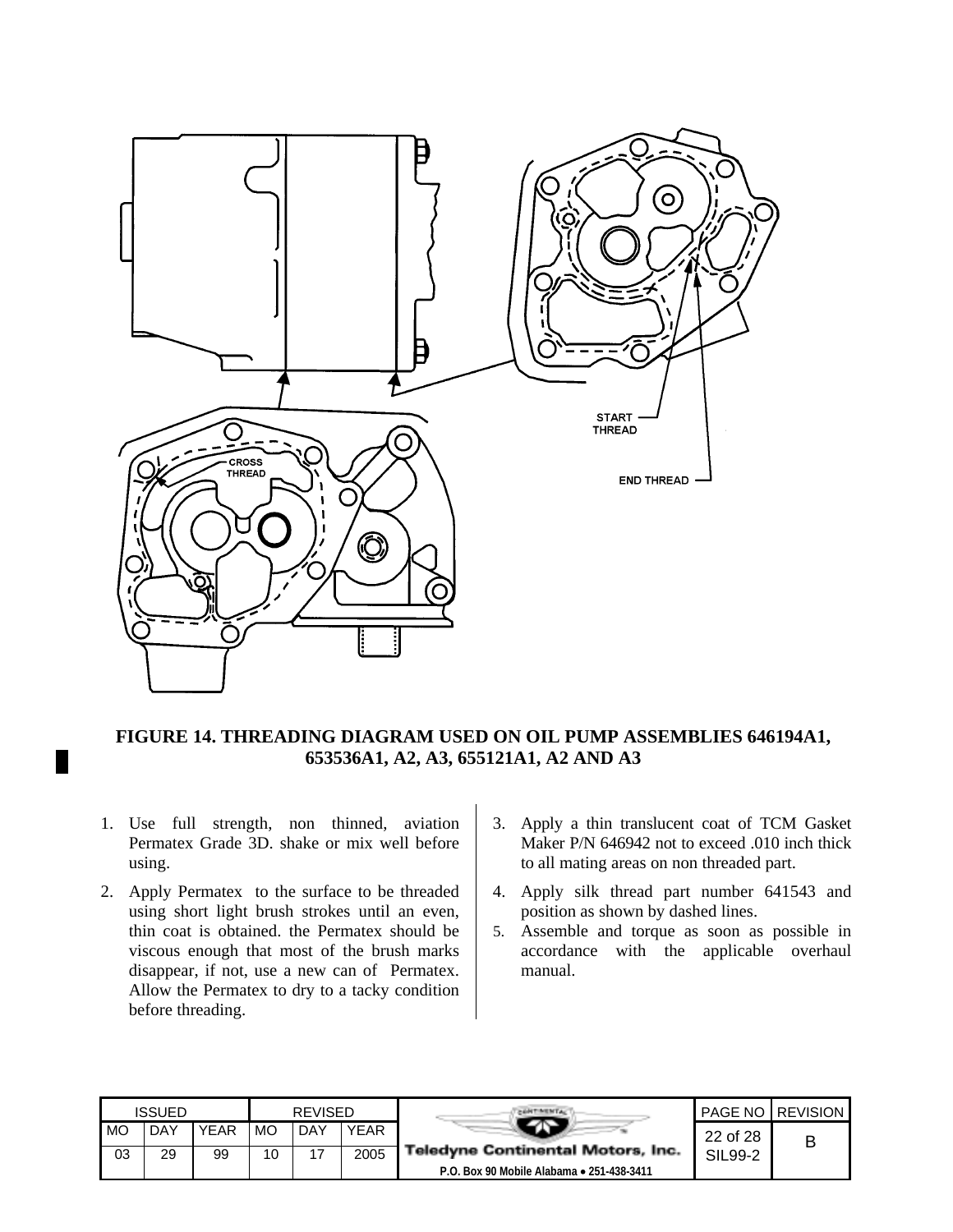

### **FIGURE 15. THREADING DIAGRAM USED ON OIL PUMP ASSEMBLIES 637709 637709-2 AND 641602**

- 1. Use full strength, non thinned, aviation Permatex Grade 3D. shake or mix well before using.
- 2. Apply Permatex to the surface to be threaded using short light brush strokes until an even, thin coat is obtained. the Permatex should be viscous enough that most of the brush marks disappear, if not, use a new can of Permatex. Allow the Permatex to dry to a tacky condition before threading.
- 3. Apply a thin translucent coat of TCM Gasket Maker P/N 646942 not to exceed .010 inch thick to all mating areas on non threaded part.
- 4. Apply silk thread part number 641543 and position as shown by dashed lines.
- 5. Assemble and torque as soon as possible in accordance with the applicable overhaul manual.

|      | <b>ISSUED</b> |      |    | <b>REVISED</b> |             |                                           |          | <b>PAGE NO REVISION</b> |
|------|---------------|------|----|----------------|-------------|-------------------------------------------|----------|-------------------------|
| I MO | DAY           | YEAR | MO | DAY            | <b>YEAR</b> |                                           | 23 of 28 |                         |
| 03   | 29            | 99   | 10 |                | 2005        | Teledyne Continental Motors, Inc.         | SIL99-2  |                         |
|      |               |      |    |                |             | P.O. Box 90 Mobile Alabama • 251-438-3411 |          |                         |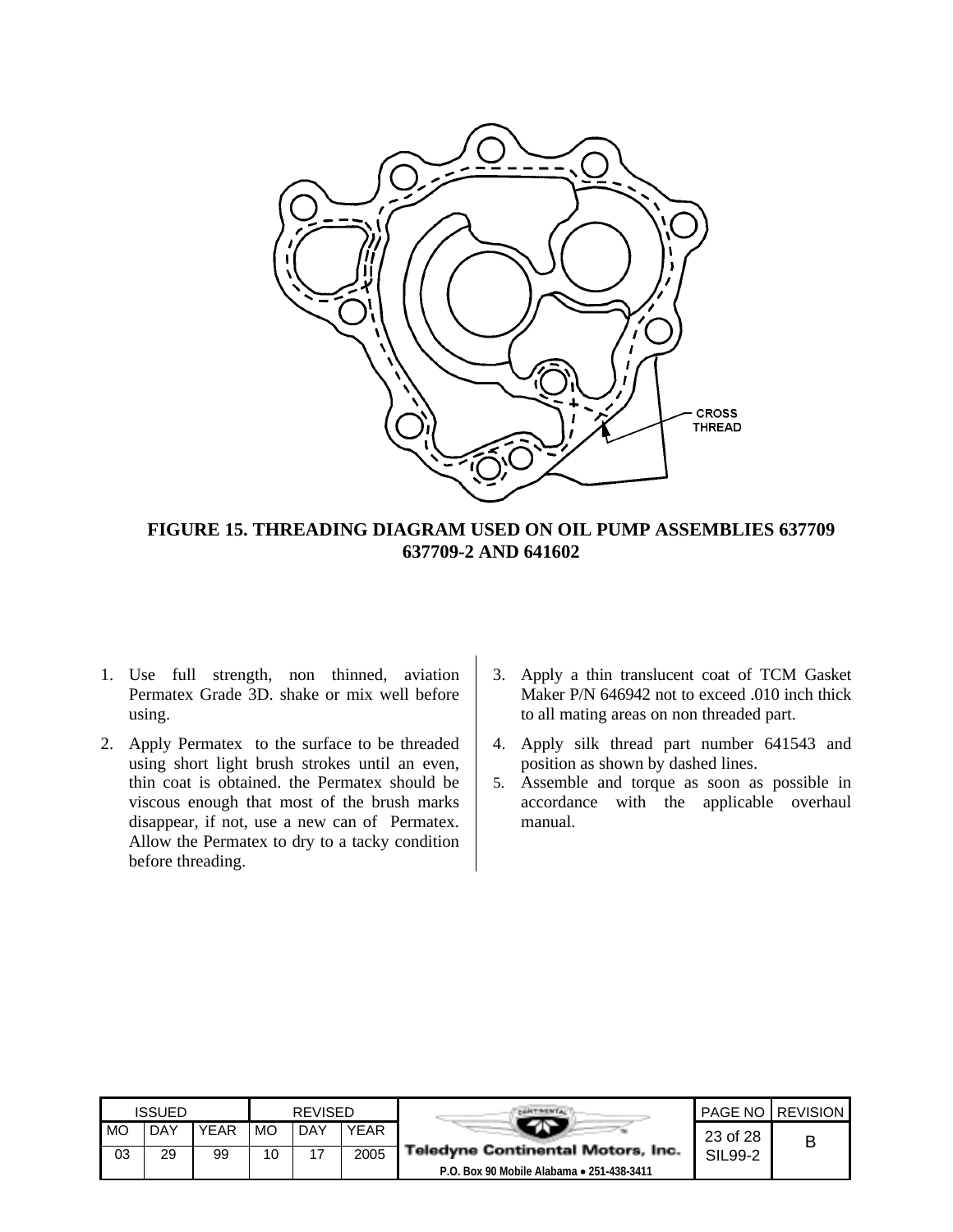

### **FIGURE 16. THREADING DIAGRAM USED ON OIL PUMP ASSEMBLIES 632770A1, A2, A3, A4, 643716A3, A4 643717-1, 653538A2, A3, A4, A5, AND 655119A2, A3**

- 1. Use full strength, non thinned, aviation Permatex Grade 3D. shake or mix well before using.
- 2. Apply Permatex to the surface to be threaded using short light brush strokes until an even, thin coat is obtained. the Permatex should be viscous enough that most of the brush marks disappear, if not, use a new can of Permatex. Allow the Permatex to dry to a tacky condition before threading.
- 3. Apply a thin translucent coat of TCM Gasket Maker P/N 646942 not to exceed .010 inch thick to all mating areas on non threaded part.
- 4. Apply silk thread part number 641543 and position as shown by dashed lines.
- 5. Assemble and torque as soon as possible in accordance with the applicable overhaul manual.

|    | ISSUED |             |    | <b>REVISED</b> |      |                                           |          | <b>PAGE NO REVISION</b> |
|----|--------|-------------|----|----------------|------|-------------------------------------------|----------|-------------------------|
| MO | DAY    | <b>YEAR</b> | MO | DAY            | YEAR |                                           | 24 of 28 | В                       |
| 03 | 29     | 99          | 10 |                | 2005 | <b>Teledyne Continental Motors, Inc.</b>  | SIL99-2  |                         |
|    |        |             |    |                |      | P.O. Box 90 Mobile Alabama • 251-438-3411 |          |                         |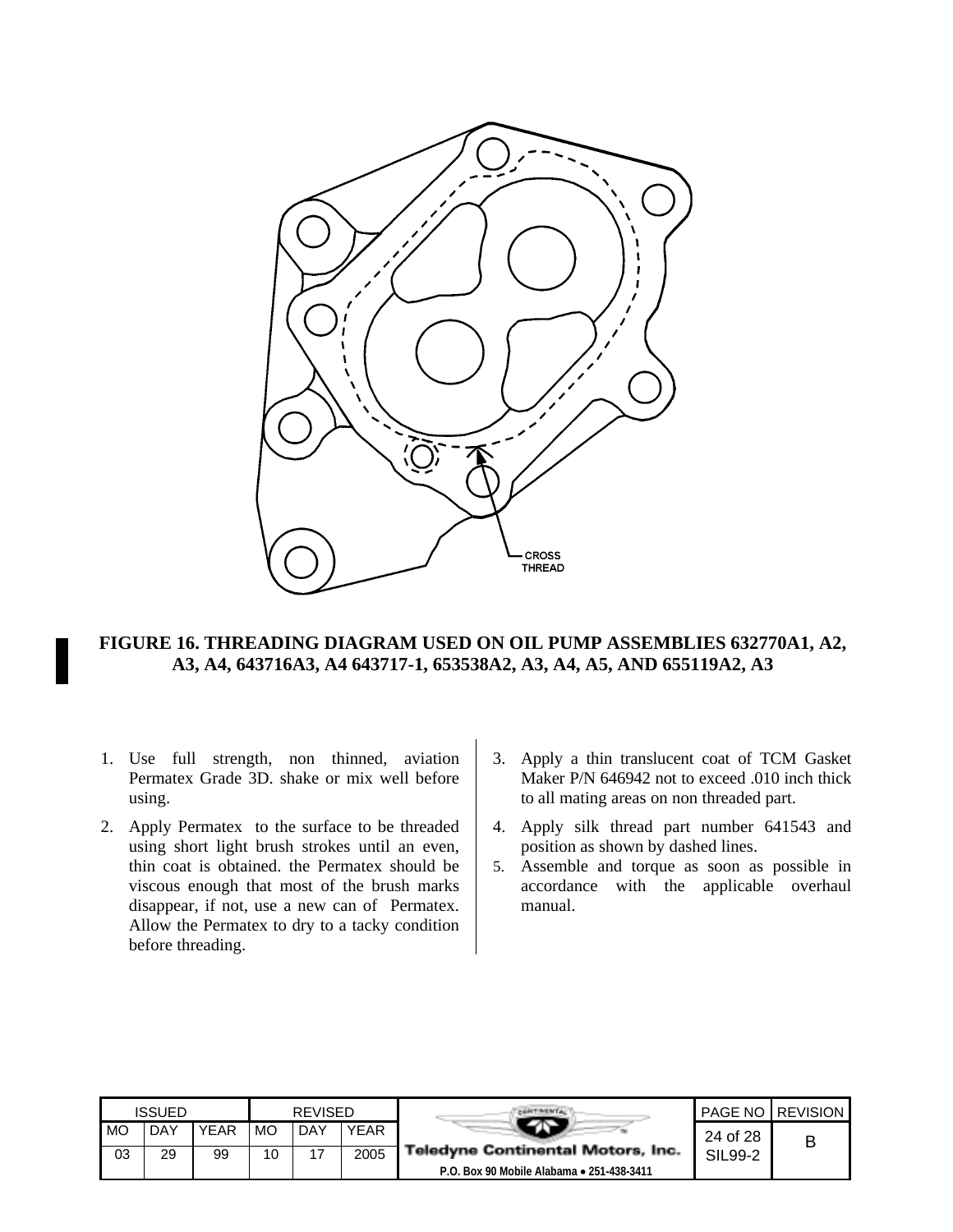

**FIGURE 17. THREADING DIAGRAM USED ON OIL PUMP ASSEMBLIES 643716A3, A4, 643717-1, 643743-1A1, 643778, 643778-1, 643779, 653494A2, 653538A2, A3, A4, A5, 653542, 653542A1, 653553, 655117A2, 655119A2, A3, 655124, 655127 AND 655127A1**

- 1. Use full strength, non thinned, aviation Permatex Grade 3D. shake or mix well before using.
- 2. Apply Permatex to the surface to be threaded using short light brush strokes until an even, thin coat is obtained. the Permatex should be viscous enough that most of the brush marks disappear, if not, use a new can of Permatex. Allow the Permatex to dry to a tacky condition before threading.
- 3. Apply a thin translucent coat of TCM Gasket Maker P/N 646942 not to exceed .010 inch thick to all mating areas on non threaded part.
- 4. Apply silk thread part number 641543 and position as shown by dashed lines.
- 5. Assemble and torque as soon as possible in accordance with the applicable overhaul manual.

|    | <b>ISSUED</b> |             |    | <b>REVISED</b> |             |                                           |          | <b>PAGE NO REVISION</b> |
|----|---------------|-------------|----|----------------|-------------|-------------------------------------------|----------|-------------------------|
| MO | DAY           | <b>YEAR</b> | MO | DAY            | <b>YEAR</b> |                                           | 25 of 28 |                         |
| 03 | 29            | 99          | 10 | 17             | 2005        | <b>Teledyne Continental Motors, Inc.</b>  | SIL99-2  |                         |
|    |               |             |    |                |             | P.O. Box 90 Mobile Alabama • 251-438-3411 |          |                         |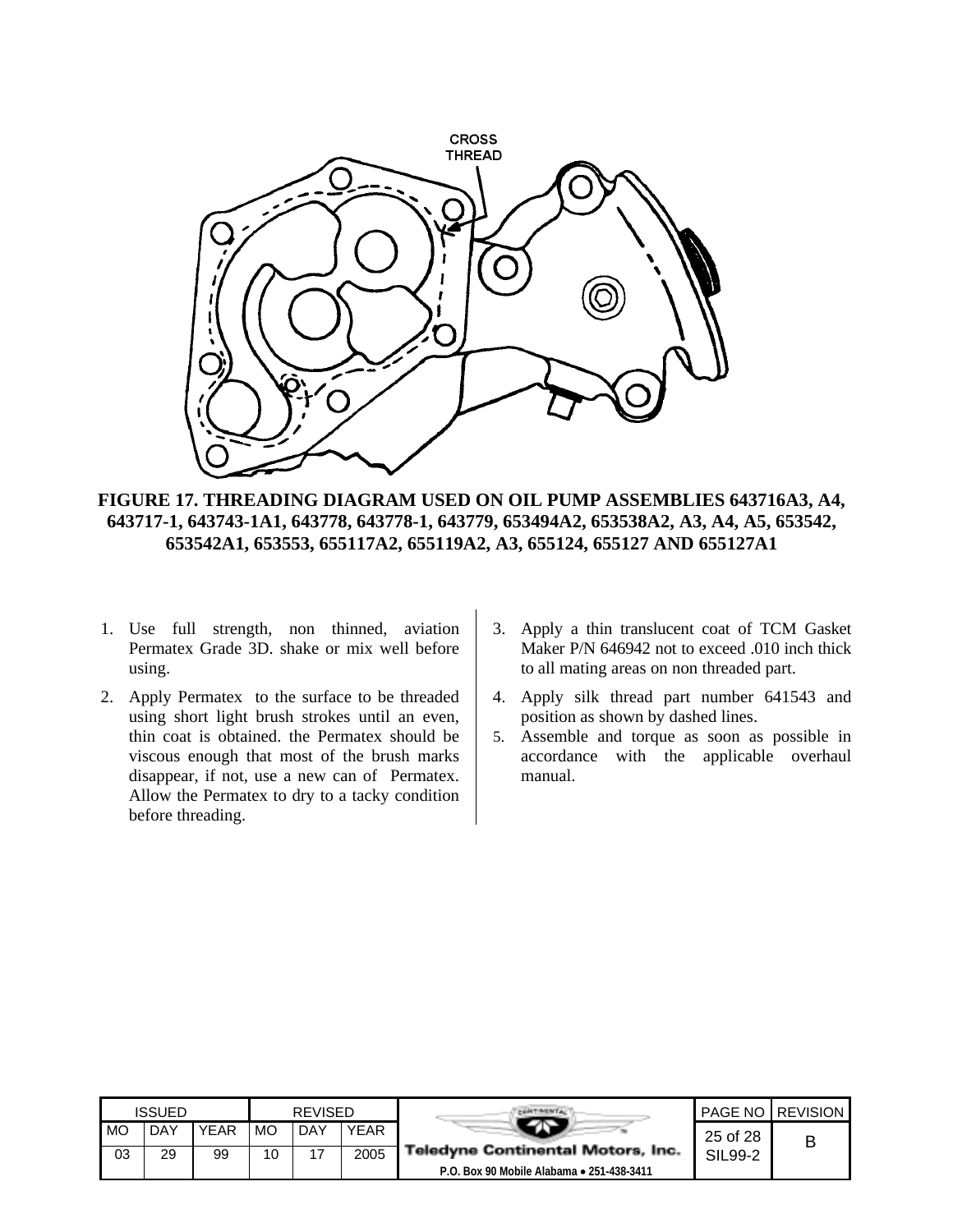

**FIGURE 18. THREADING DIAGRAM USED ON OIL PUMP ASSEMBLIES 632970, 632977A4, A5, A6, A7, A8, A9, A10, A11, 654437 AND 655680**

- 1. Use full strength, non thinned, aviation Permatex Grade 3D. shake or mix well before using.
- 2. Apply Permatex to the surface to be threaded using short light brush strokes until an even, thin coat is obtained. the Permatex should be viscous enough that most of the brush marks disappear, if not, use a new can of Permatex. Allow the Permatex to dry to a tacky condition before threading.
- 3. Apply a thin translucent coat of TCM Gasket Maker P/N 646942 not to exceed .010 inch thick to all mating areas on non threaded part.
- 4. Apply silk thread part number 641543 and position as shown by dashed lines.
- 5. Assemble and torque as soon as possible in accordance with the applicable overhaul manual.

|    | <b>ISSUED</b> |      |    | <b>REVISED</b> |             |                                           |          | <b>PAGE NO REVISION</b> |
|----|---------------|------|----|----------------|-------------|-------------------------------------------|----------|-------------------------|
| MO | DAY           | YEAR | MO | <b>DAY</b>     | <b>YEAR</b> |                                           | 26 of 28 |                         |
| 03 | 29            | 99   | 10 |                | 2005        | <b>Teledyne Continental Motors, Inc.</b>  | SIL99-2  |                         |
|    |               |      |    |                |             | P.O. Box 90 Mobile Alabama • 251-438-3411 |          |                         |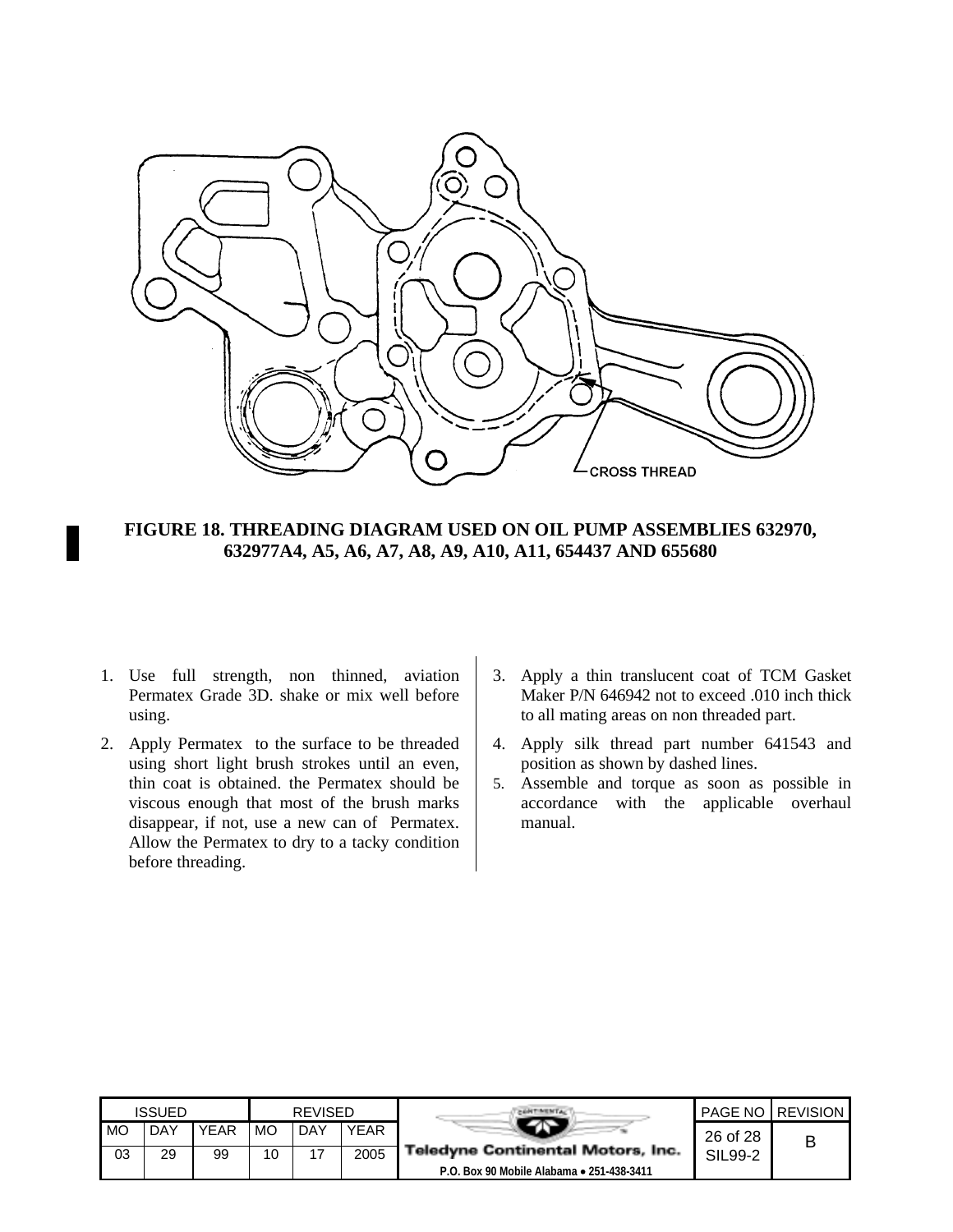

**FIGURE 19. THREADING DIAGRAM USED ON STARTER ADAPTER ASSEMBLIES 641348A7, 641348A11, 641348A12, 653074A1, 653074A1M015, 653074A2, 653074A2M015, 653074A3, 653074A4, 653074A4M015, 653074A6, 653074A7, 653074A7M015, 653074A8, 653074A8M015, 653074A9, 653074A9M015, 653074A10, 653074A11, 653074A11M015, 653074A12, 653074A12M015, 653074A13, 653074A123M015, 653074A14, 653074A14M015, 653074A15, 653074A16, 653074A16M015, 653074A17, 653074A17M015, 653074A18, 653074A18M015, 653074A19, 653074A19M015, 653074A20, 653074A21, 653074A21M015, 653074A22, 653074A22M015, 653074A23, 653074A24, 653074A25, 653074A26, 653074A26M015, 653074A27, 653074A28, 653074A28M015, 653074A29, 653074A29M015, 653074A30, 653074A30M015, 653074A31, 653074A31M015, 653074A32, 653074A32M015, 653074A33, 653074A34, 653074A34M015, 653074A35, 653074A35M015, 653074A36, 653074A36M015, 653074A37, 653074A38, 653074A38M015, 653074A39, 653074A40, 653074A40M015, 653074A41, 653074A41M015, 653074A42, 653074A42M015, 653074A43, 653074A43M015, 653074A44, 653074A44M015, 653074A45, 653074A45M015, 653074A46 AND 653074A46M015, 653074A47, 653074A47M015, 653074A48, 653074A48M015, 653074A49, 653074A50, 653074A51, 653074A51M015, 653074A52 AND 653074A52M015**

#### **INSTALLATION:**

After permatex and thread have been applied to the starter adapter in accordance with the above illustration and prior to installation, apply a thin coat of blue loctite gasket maker to the accessory case, starter adapter mounting flange. Temporarily install the starter adapter to make an impression of

the thread on the accessory case. Carefully remove the starter adapter so that the shaft gear does not pull out. Inspect the thread impression for 100% contact between the adapter and accessory case. Wipe excess gasket maker off of accessory case and install starter adapter in accordance with the applicable overhaul instructions.

| <b>ISSUED</b> |     |             | <b>REVISED</b> |                |             |                                           |          | <b>PAGE NO I REVISION</b> |
|---------------|-----|-------------|----------------|----------------|-------------|-------------------------------------------|----------|---------------------------|
| <b>MO</b>     | DAY | <b>YEAR</b> | MO             | <b>DAY</b>     | <b>YEAR</b> | <b>Teledyne Continental Motors, Inc.</b>  | 27 of 28 |                           |
| 03            | 29  | 99          | 10             | $\overline{ }$ | 2005        |                                           | SIL99-2  |                           |
|               |     |             |                |                |             | P.O. Box 90 Mobile Alabama • 251-438-3411 |          |                           |